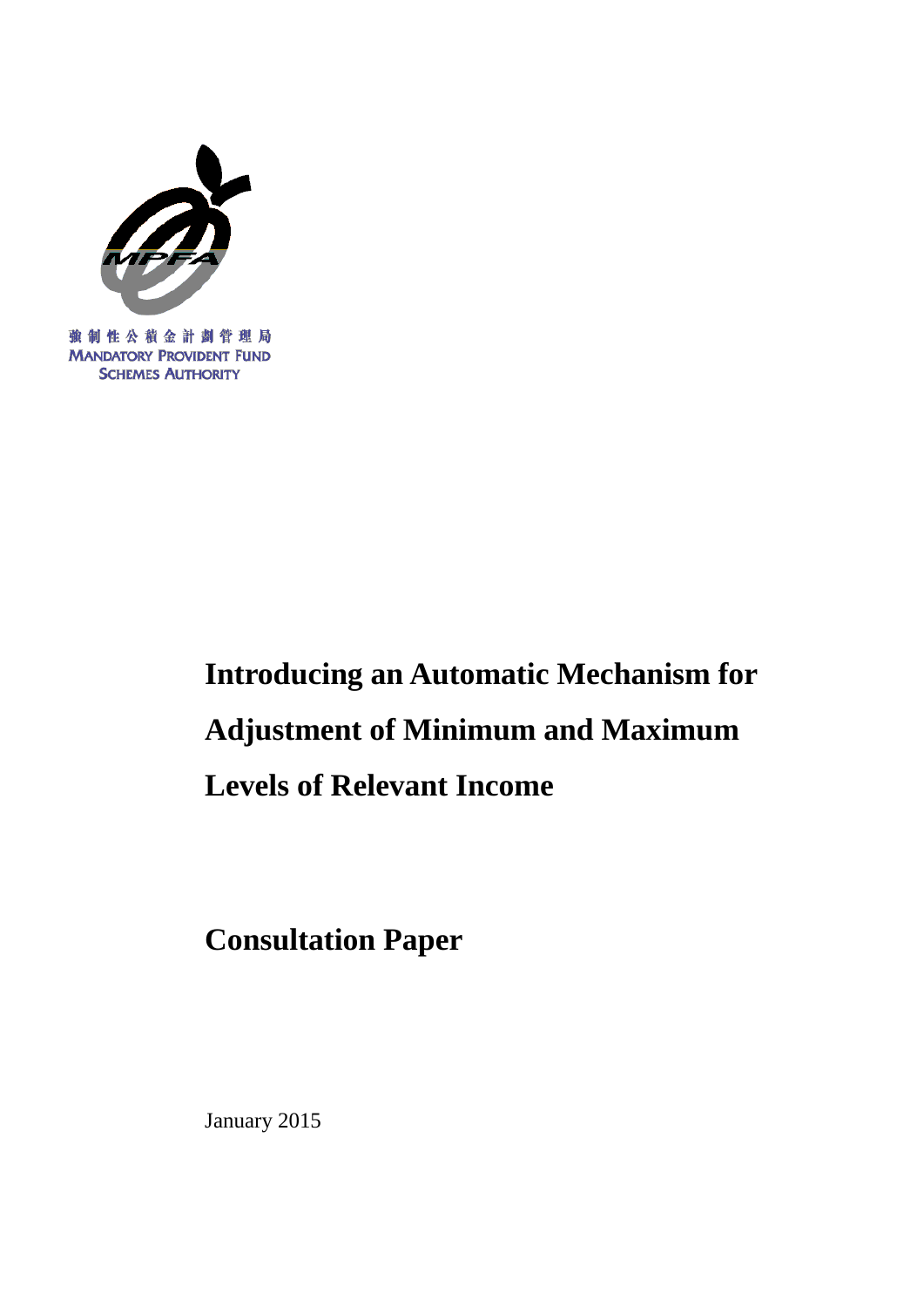# **Table of Contents**

| $\textbf{FOREWORD}\textcolor{red}{\bm{50}}\textbf{R} = \textbf{10} \textbf{0} \textbf{0} \textbf{0} \textbf{1} \textbf{1} \textbf{1} \textbf{1} \textbf{1} \textbf{1} \textbf{1} \textbf{1} \textbf{1} \textbf{1} \textbf{1} \textbf{1} \textbf{1} \textbf{1} \textbf{1} \textbf{1} \textbf{1} \textbf{1} \textbf{1} \textbf{1} \textbf{1} \textbf{1} \textbf{1} \textbf{1} \textbf{1} \textbf{1} \textbf{1} \textbf{1} \$ |  |
|----------------------------------------------------------------------------------------------------------------------------------------------------------------------------------------------------------------------------------------------------------------------------------------------------------------------------------------------------------------------------------------------------------------------------|--|
|                                                                                                                                                                                                                                                                                                                                                                                                                            |  |
|                                                                                                                                                                                                                                                                                                                                                                                                                            |  |
|                                                                                                                                                                                                                                                                                                                                                                                                                            |  |
|                                                                                                                                                                                                                                                                                                                                                                                                                            |  |
| <b>CHAPTER 2 REVIEW OF CURRENT ADJUSTMENT MECHANISM 12</b>                                                                                                                                                                                                                                                                                                                                                                 |  |
|                                                                                                                                                                                                                                                                                                                                                                                                                            |  |
|                                                                                                                                                                                                                                                                                                                                                                                                                            |  |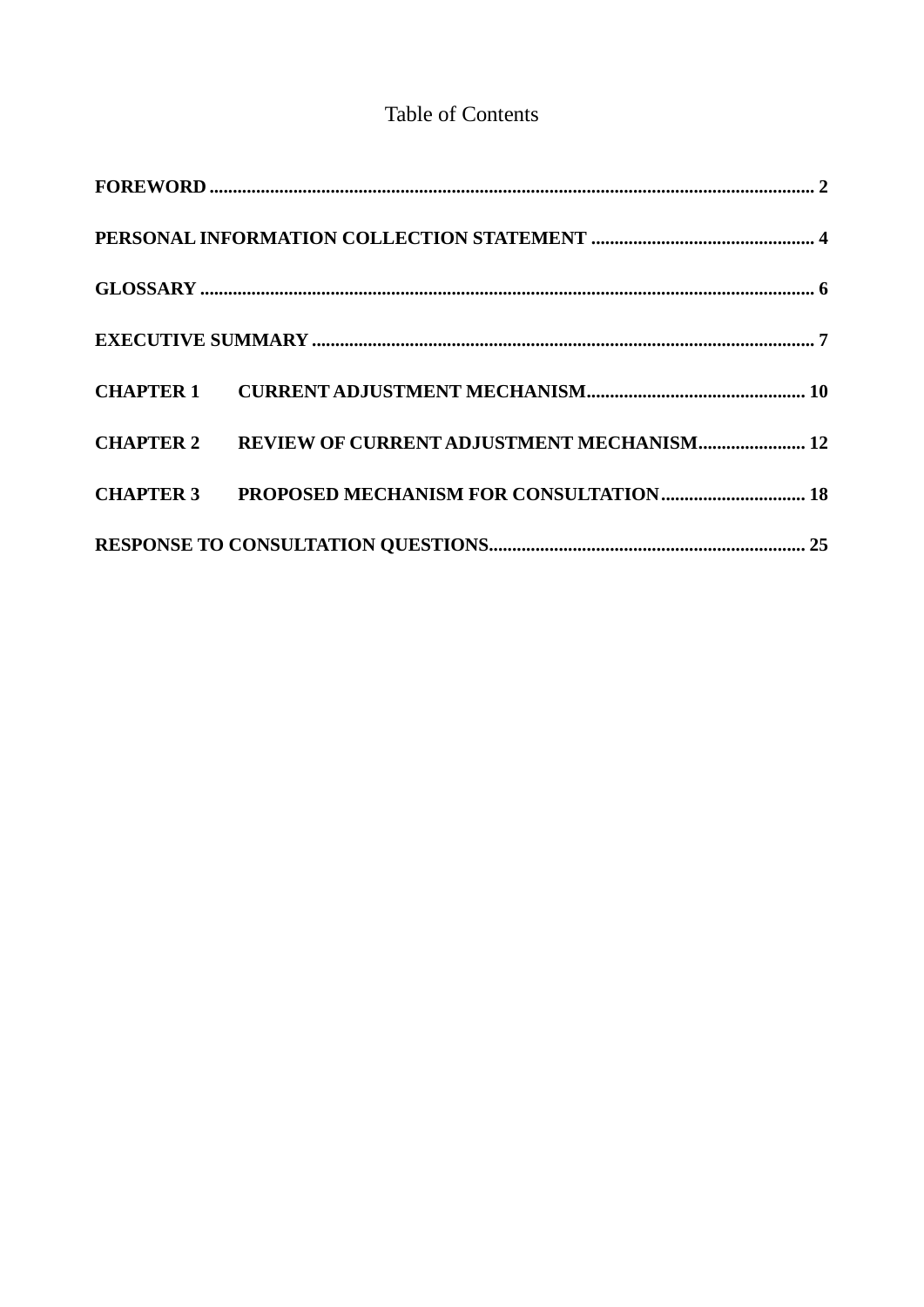#### <span id="page-2-0"></span>**FOREWORD**

We invite interested parties to submit comments on a proposal to introduce an automatic mechanism for adjusting the minimum level of relevant income and the maximum level of relevant income. The automatic mechanism would keep contribution levels aligned with the earnings distribution of the working population and enhance the efficiency of the Mandatory Provident Fund ("MPF") System.

Interested parties should submit comments to the Mandatory Provident Fund Schemes Authority ("MPFA") on or before 5 March 2015.

Submissions will be received on the basis that MPFA may freely publish, reproduce, quote or summarize them in whole or in part, and in any form, without seeking permission from or providing acknowledgment of those who provide comments. Please note that the names of those who provide comments and the contents of their submissions may be posted on MPFA's website or referred to in other documents published by MPFA. In this connection, please read the "Personal Information Collection Statement" attached to this Consultation Paper.

If you wish to make a submission but do not wish your name to be published by MPFA, please state that you wish your name to be withheld from publication when you make the submission. If you wish to make a submission as a representative of an organization, please provide details of the organization whose views you represent.

Comments may be sent through any of the following means:

By mail to: Policy Development & Research Department Mandatory Provident Fund Schemes Authority Units 1501A and 1508, Level 15 International Commerce Centre 1 Austin Road West, Kowloon Hong Kong

> Attention: Consultation on "Introducing an Automatic Mechanism for Adjustment of Minimum and Maximum Levels of Relevant Income"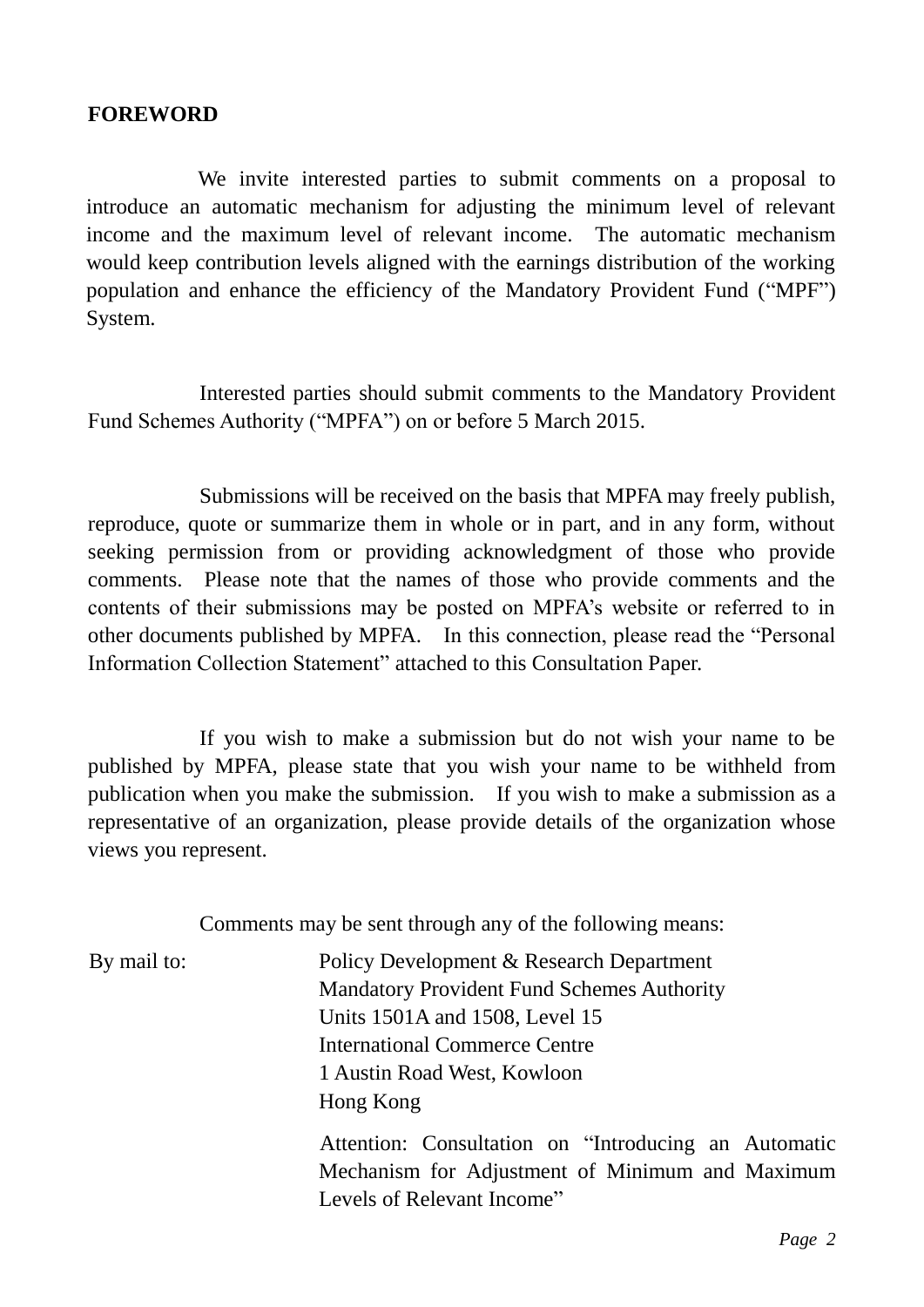By fax to: (852) 2259 8108 By email to: minmax@mpfa.org.hk Via MPFA's website: http://www.mpfa.org.hk

Please note that MPFA will not issue acknowledgements, or reply to, individual submissions received.

A copy of this Consultation Paper is available on MPFA's website at http://www.mpfa.org.hk.

Mandatory Provident Fund Schemes Authority Hong Kong

January 2015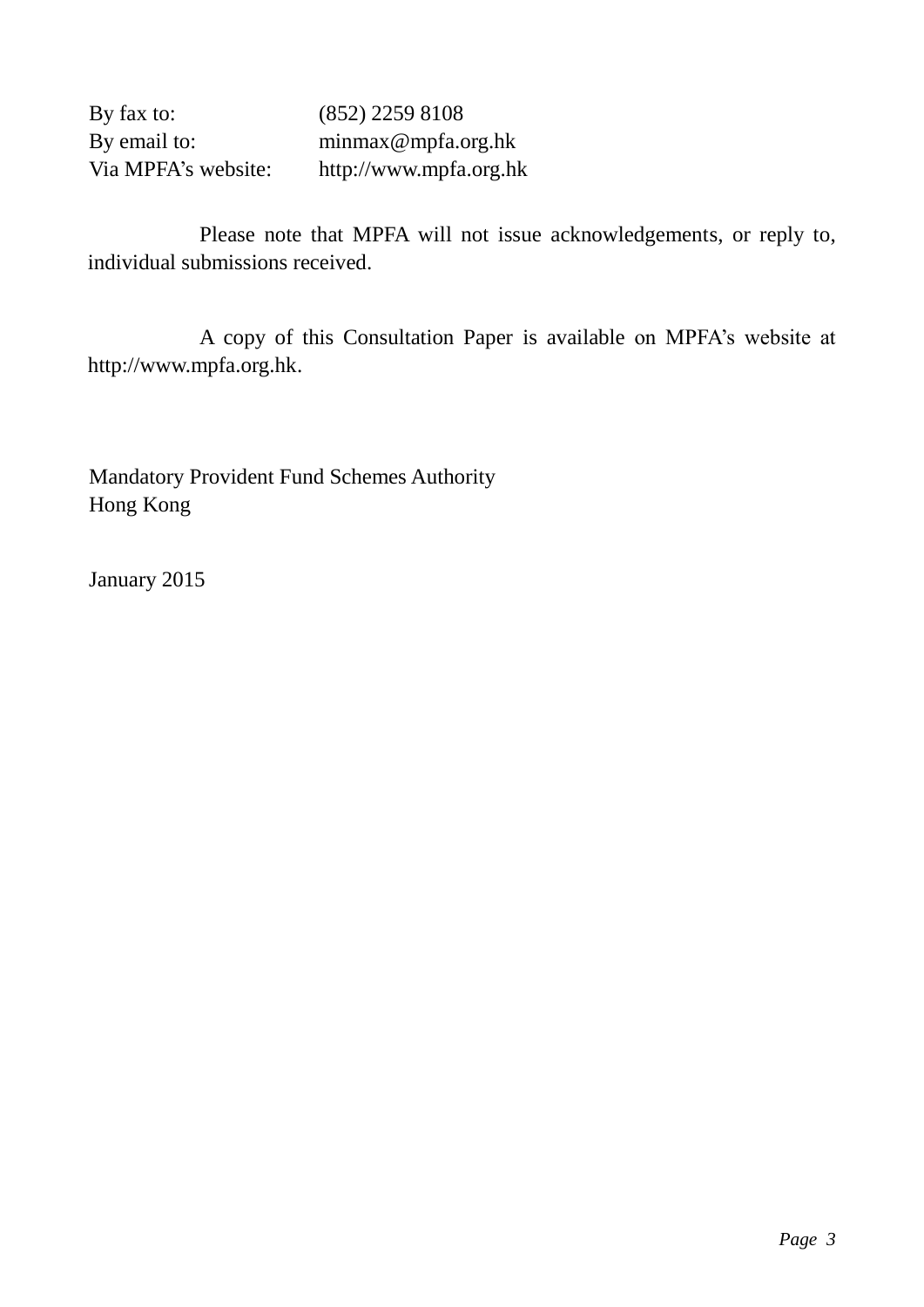# <span id="page-4-0"></span>**PERSONAL INFORMATION COLLECTION STATEMENT**

This Personal Information Collection Statement is made in compliance with the requirements of the Personal Data (Privacy) Ordinance (Cap. 486) ("PDPO"). This statement sets out the purposes for which your Personal Data<sup>1</sup> will be used following collection, what you are agreeing to with respect to the use of your Personal Data by the Mandatory Provident Fund Schemes Authority ("MPFA") and your rights under the PDPO.

## **Purpose of Collection**

You may decide whether or not to supply your Personal Data when submitting comments on this Consultation Paper to MPFA. Any Personal Data provided in your submission may be used by MPFA for one or more of the following purposes:

- in exercising MPFA's statutory functions under the Mandatory Provident Fund Schemes Ordinance (Cap.485);
- for the purpose of consultation for this Consultation Paper;
- for research and statistical purposes; and/or
- for any other purposes directly related to the above purposes.

## **Disclosure of Personal Data**

Personal Data provided in your submission may be disclosed by MPFA to members of the public (whether in Hong Kong or elsewhere), as part of the public consultation on this Consultation Paper. Your name together with the whole or part of your submission may be disclosed to members of the public. This may be done by publishing such information on MPFA's website and in documents to be published by MPFA during the consultation period, or at, or following its conclusion.

MPFA may pass the submissions and Personal Data collected to the relevant Government bureaux and departments for purposes directly related to the purposes of collection stated above. These Government bureaux and departments are bound by such purposes in their subsequent use of such data.

 1 Personal Data means personal data as defined in the PDPO.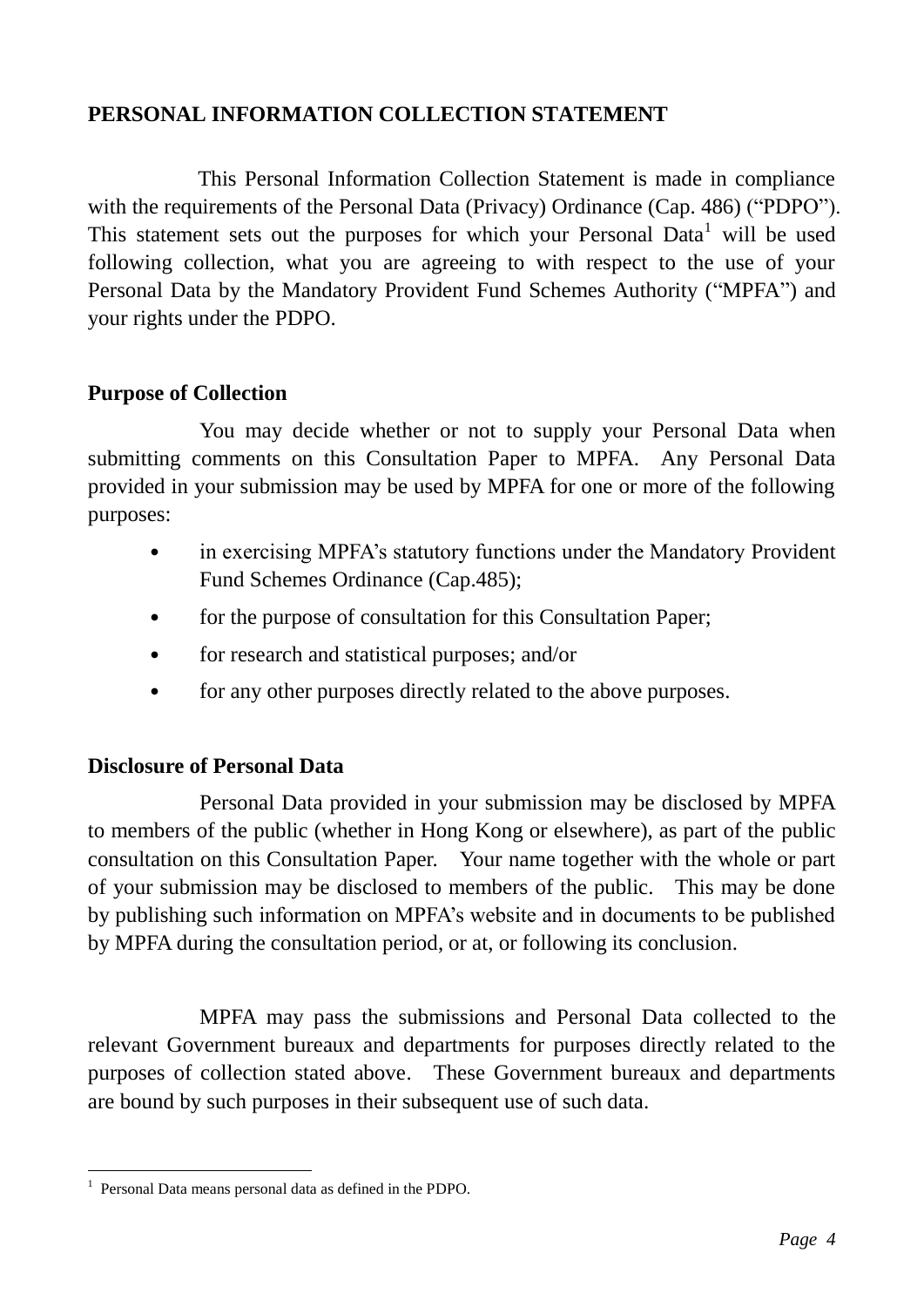#### **Access to Data**

You have the right to request access to and correction of your Personal Data held by MPFA in accordance with the provisions of the PDPO. Your right of access includes the right to obtain a copy of your Personal Data provided in your submission on this Consultation Paper. MPFA has the right to charge a fee as permitted under section 28 of the PDPO for complying with any data access request.

# **Retention**

Your Personal Data provided to MPFA in response to this Consultation Paper will be retained for such period as may be necessary for the fulfillment of the purposes stated above.

# **Enquiries**

You may make enquiries regarding the Personal Data provided in your submission on the Consultation Paper, or request for access to or correction of such Personal Data, by writing to:

> The Personal Data (Privacy) Officer Mandatory Provident Fund Schemes Authority Units 1501A and 1508, Level 15 International Commerce Centre 1 Austin Road West, Kowloon Hong Kong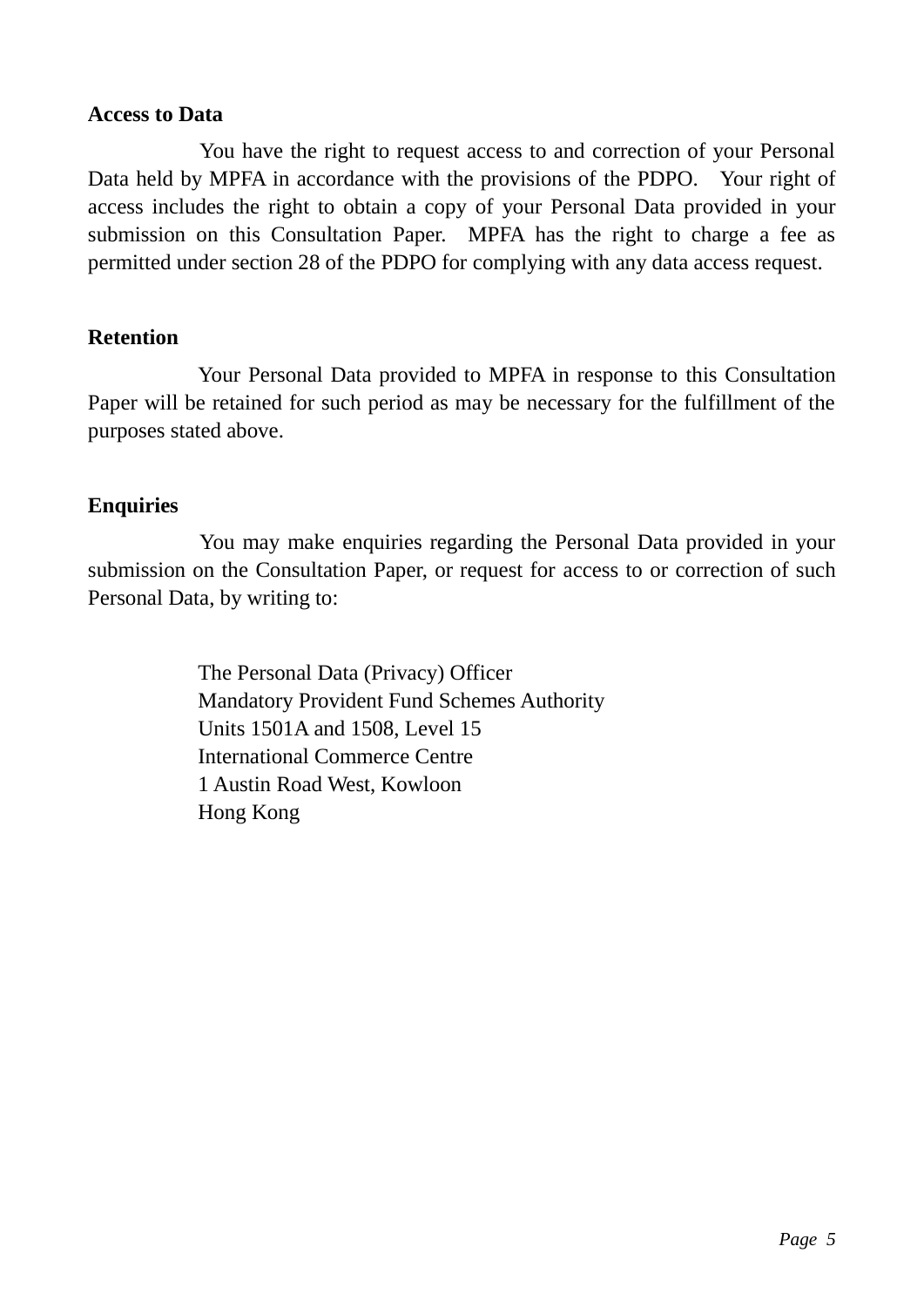# <span id="page-6-0"></span>**GLOSSARY**

| <b>CPI</b>                         | <b>Consumer Price Index</b>                                                                                                                                    |  |
|------------------------------------|----------------------------------------------------------------------------------------------------------------------------------------------------------------|--|
| <b>FDHs</b>                        | Foreign domestic helpers                                                                                                                                       |  |
| Max RI Level                       | Maximum level of relevant income specified in<br>Schedule 3 to the Ordinance; currently at \$30,000 per<br>month                                               |  |
| Min RI Level                       | Minimum level of relevant income specified in Schedule<br>2 to the Ordinance; currently at \$7,100 per month                                                   |  |
| <b>MPFA</b>                        | <b>Mandatory Provident Fund Schemes Authority</b>                                                                                                              |  |
| MPF scheme                         | <b>Mandatory Provident Fund scheme</b>                                                                                                                         |  |
| <b>MPF</b> System                  | <b>Mandatory Provident Fund System</b>                                                                                                                         |  |
| Ordinance                          | <b>Mandatory Provident Fund Schemes Ordinance</b><br>(Cap. 485)                                                                                                |  |
| <b>SMW</b>                         | <b>Statutory Minimum Wage</b>                                                                                                                                  |  |
| <b>SMW</b> rate                    | <b>Statutory Minimum Wage rate</b>                                                                                                                             |  |
| <b>Transport Subsidy</b><br>Scheme | <b>Work Incentive Transport Subsidy Scheme</b>                                                                                                                 |  |
| 50% of Median<br>Earnings          | 50% of monthly median employment earnings<br><b>as</b><br>stipulated in section 10A of the Ordinance                                                           |  |
| $90th$ Percentile<br>Earnings      | Monthly employment earnings at 90 <sup>th</sup> percentile of the<br>monthly employment earnings distribution as stipulated<br>in section 10A of the Ordinance |  |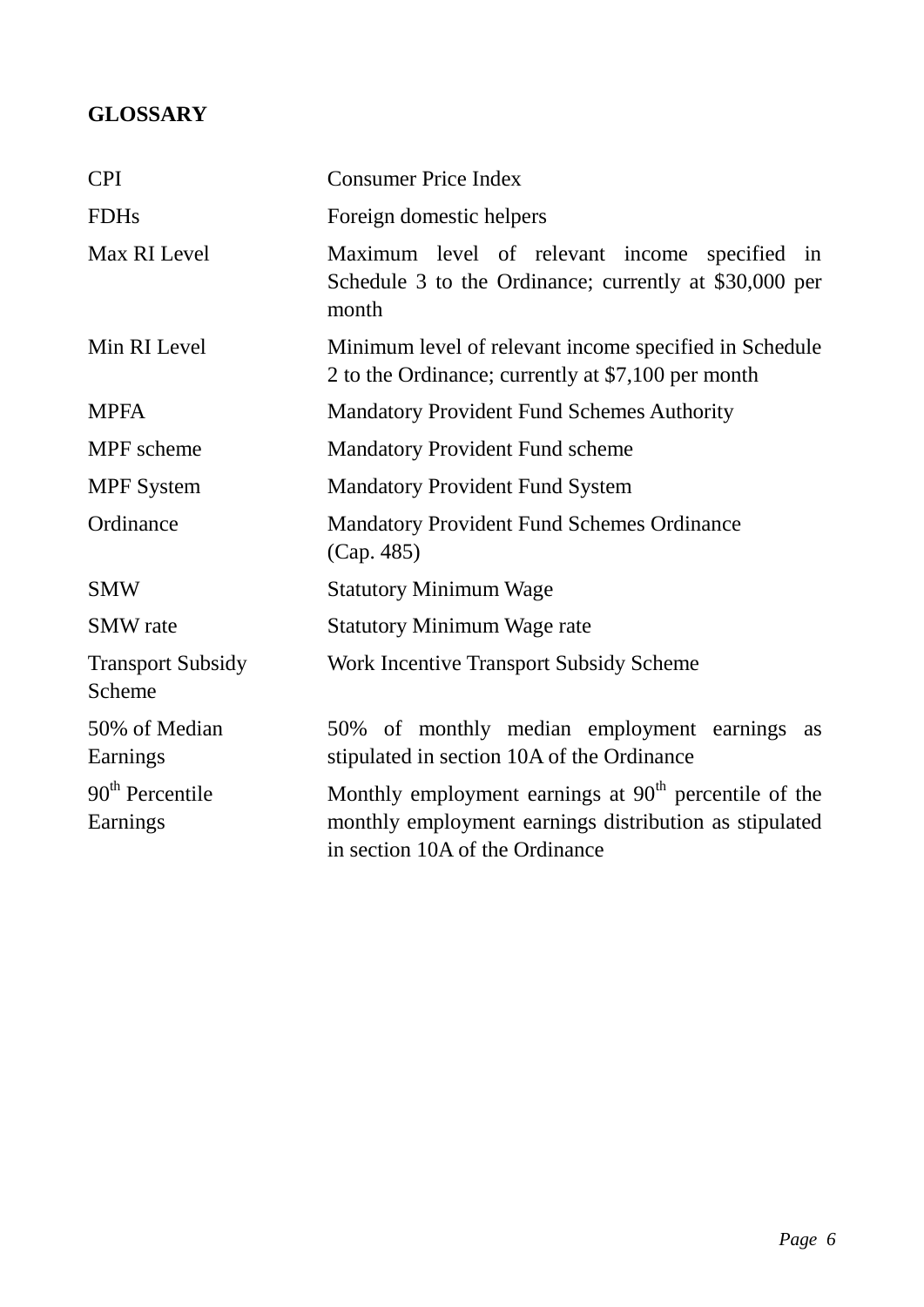# <span id="page-7-0"></span>**EXECUTIVE SUMMARY**

1. Launched in December 2000, the objective of the Mandatory Provident Fund System ("MPF System") is to assist the working population of Hong Kong to accumulate retirement savings by means of mandatory contributions by both employers and employees, as well as self-employed persons.

2. The Mandatory Provident Fund Schemes Authority ("MPFA") is the statutory body tasked with regulating and supervising the privately-managed Mandatory Provident Fund schemes ("MPF schemes"). The primary objectives of MPFA are to ensure compliance with the Mandatory Provident Fund Schemes Ordinance (Cap.485) ("Ordinance") by employers, self-employed persons and MPF service providers. MPFA's functions also include considering and proposing reforms of the laws relating to MPF schemes or occupational retirement schemes.

3. Employers and employees are each required to make mandatory contributions at 5% of the relevant income of the employees for the benefit of the employees. Self-employed persons are required to make mandatory contributions at 5% of their relevant income. The amount of mandatory contributions is subject to the minimum level of relevant income ("Min RI Level") and the maximum level of relevant income ("Max RI Level") which should be adjusted over time having regard to changing circumstances.

4. The purpose of setting a Min RI Level is to lessen the immediate financial burden of mandatory contributions on lower income earners. Below a certain earnings level, their immediate needs outweigh the need for them to put money aside for long-term retirement savings. The rationale for setting a Max RI Level is that the MPF System is to require the working population to set aside a moderate level of retirement savings during their work life. Beyond a moderate income level, mandatory contributions should not be required, as higher income earners should be allowed greater flexibility as to how to achieve their retirement savings needs.

5. Section 10A of the Ordinance provides that MPFA must, not less than once in every four years beginning on the commencement date of that section (i.e. 19 July 2002), conduct a review of the Min and Max RI Levels to ascertain whether or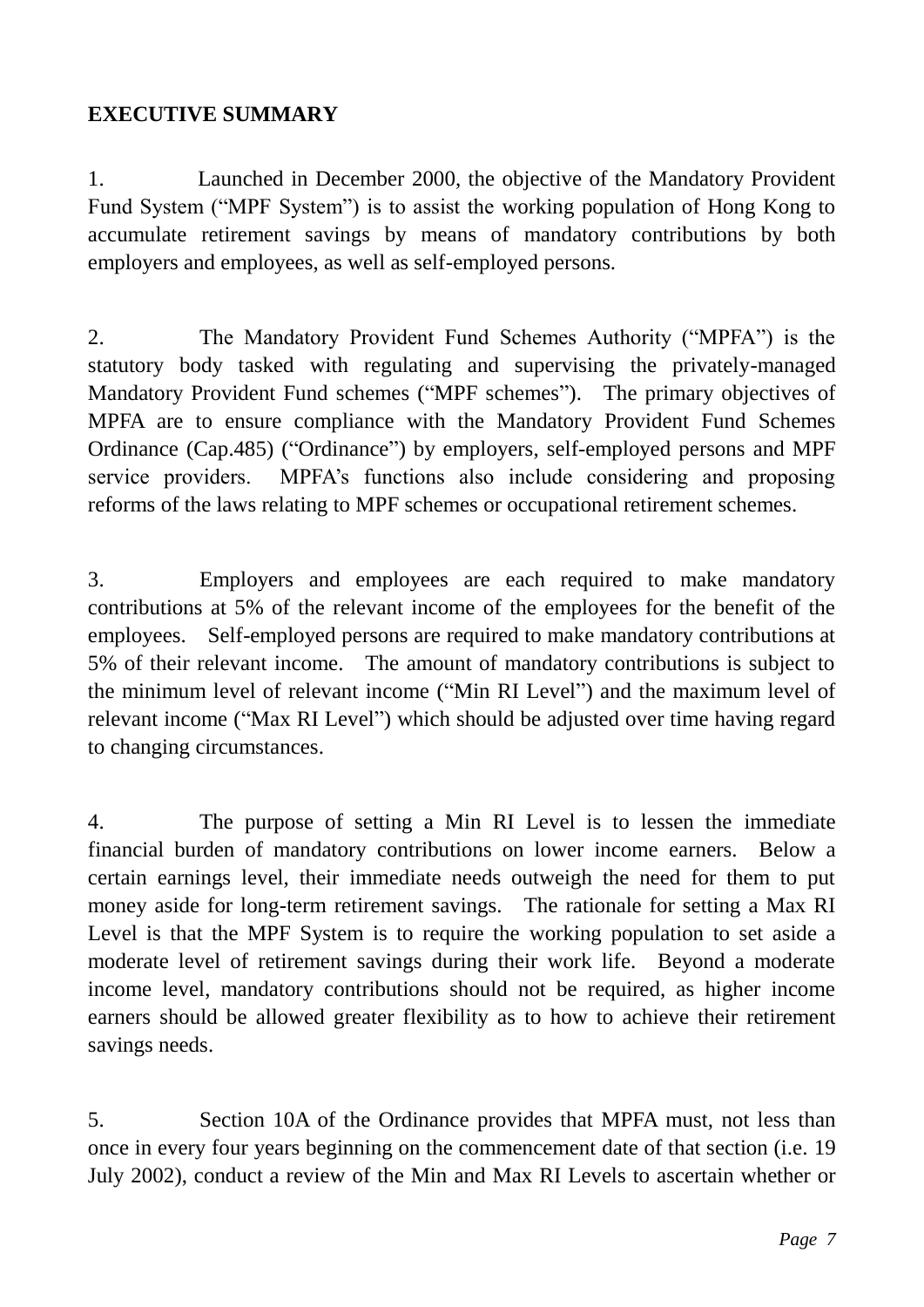not there are grounds to amend the levels. It further provides that MPFA must take into account the following two adjustment factors in conducting the review, i.e. –

- (a) for the Min RI Level 50% of the monthly median employment earnings ("50% of Median Earnings"); and
- (b) for the Max RI Level monthly employment earnings at  $90<sup>th</sup>$  percentile of the monthly employment earnings distribution  $(90<sup>th</sup>$  Percentile Earnings"),

both prevailing at the time of the review as compiled from the General Household Survey conducted by the Census and Statistics Department. The Ordinance does not prevent MPFA from taking other factors into account in conducting the review. After a review, actual adjustments to the Min and Max RI Levels require a legislative process during which stakeholders and legislators may put forward their views and suggestions, and strive for a solution that could balance different interests. Chapter 1 below provides more details of the current adjustment mechanism and the adjustments of the Min and Max RI Levels that were made following past reviews.

6. Based on the experience gained in previous rounds of adjustments, MPFA has conducted a review of the adjustment mechanism, including the benchmark factors and the adjustment frequency. Details of the review are set out in Chapter 2.

7. In this Consultation Paper, we put forward, for consultation, a proposal to replace the existing discretionary adjustment mechanism with an automatic mechanism. Key proposed changes are set out below. Further details are set out in Chapter 3.

- **(a) The Min RI Level and the Max RI Level would be determined at the same time every two years based on the benchmark factors set out in (b) and (c) below;**
- **(b) the benchmark factor for determining the monthly Min RI Level would be 55% of the monthly median employment earnings of all employed persons (excluding foreign domestic helpers ("FDHs")) aged 18 to 64 rounded up to the next \$100; and**
- **(c) the benchmark factor for determining the monthly Max RI Level would be 90th percentile earnings of the monthly employment earnings distribution of all employed persons (excluding FDHs) aged 18 to 64 rounded to the nearest \$2,500, subject to the magnitude of each increase not exceeding \$5,000.**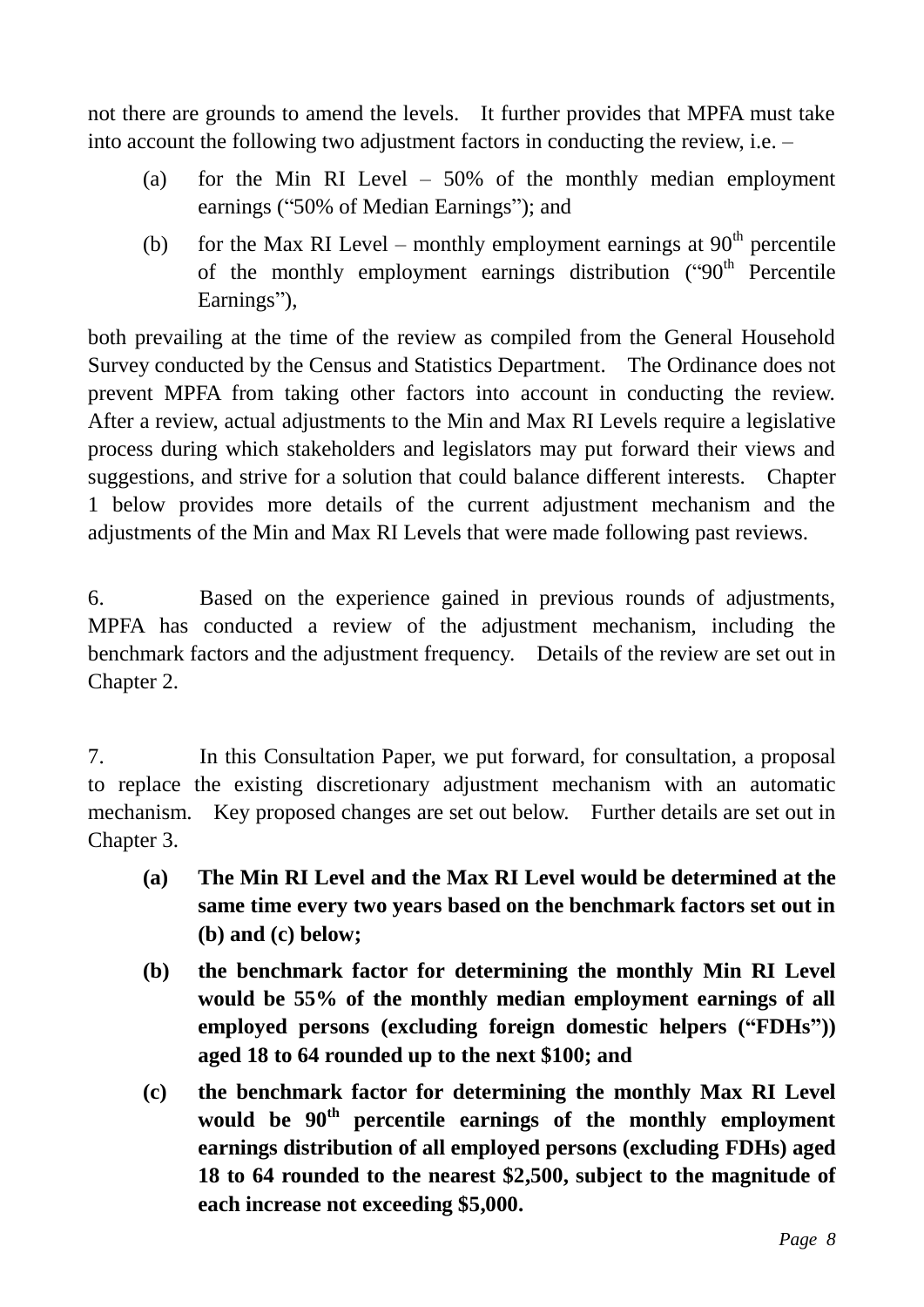We expect the proposed mechanism would keep the contribution levels better aligned with the earnings distribution of the working population and enhance the efficiency of the MPF System.

8. We invite interested parties to submit to us comments on the proposed mechanism on or before 5 March 2015.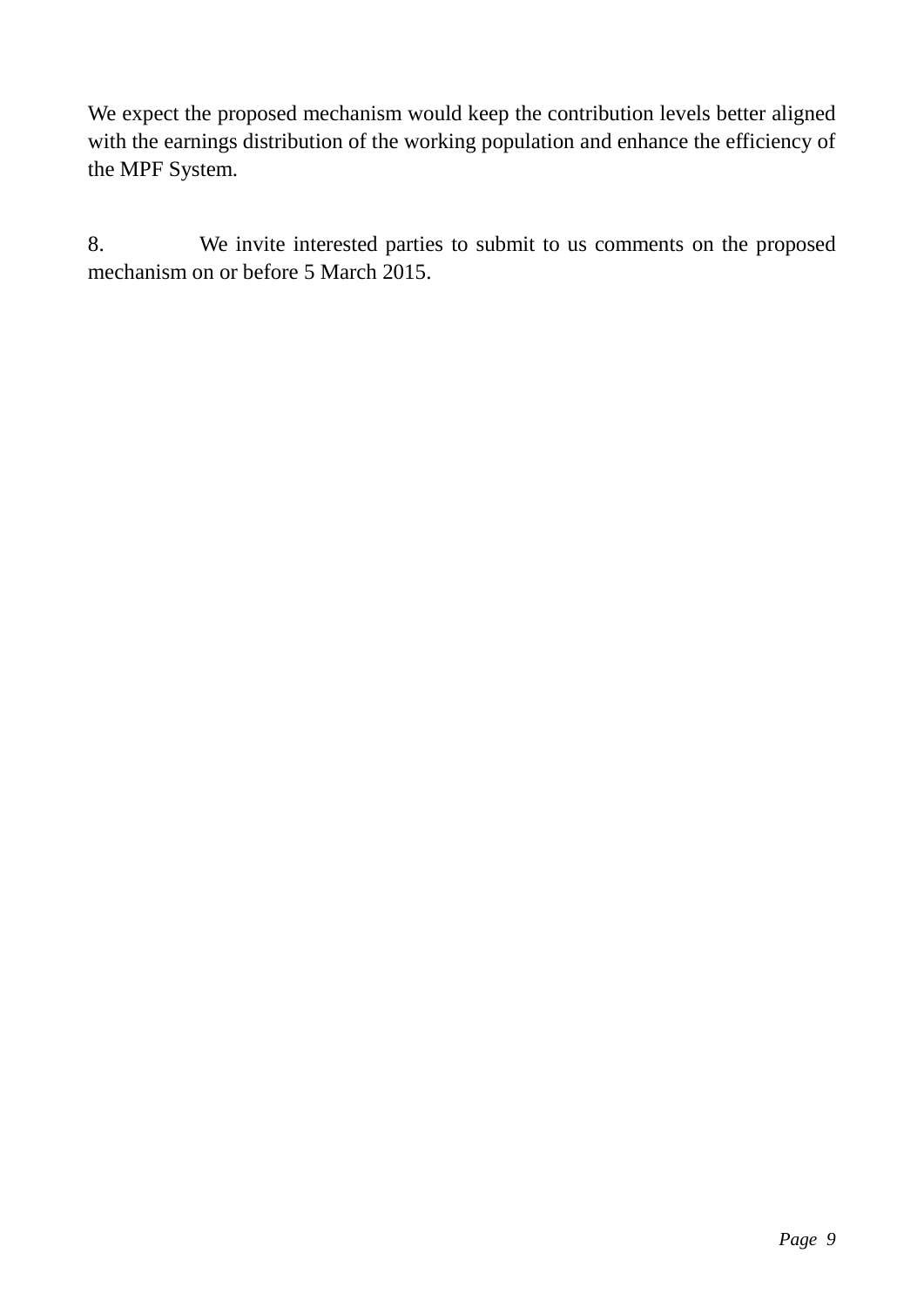## <span id="page-10-0"></span>**CHAPTER 1 CURRENT ADJUSTMENT MECHANISM**

9. The Mandatory Provident Fund System ("MPF System") is a mandatory system for assisting the working population to save for retirement. It is one of the pillars forming the retirement protection system as advocated by the World Bank. Understanding that members of the working population also have other needs and some may have preference for other saving or investment vehicles for accumulating retirement benefits, the contributions to the MPF System are kept at a reasonably low level. Employees, employers and self-employed persons are each required to contribute 5% of relevant income, subject to the minimum level of relevant income ("Min RI Level") (where applicable) and the maximum level of relevant income ("Max RI Level") prescribed under the Mandatory Provident Fund Schemes Ordinance (Cap.485) ("Ordinance").

10. An employee or a self-employed person whose relevant income is less than the Min RI Level is not required to contribute to a Mandatory Provident Fund scheme ("MPF scheme"). This does not, however, affect the obligation of the employer to make employer mandatory contributions to the employee's account under an MPF scheme. The Max RI Level is the level beyond which an employee or a self-employed person is not required to make any mandatory contributions in respect of the excess amount of relevant income. The employer is likewise not required to make any employer mandatory contributions for the employee in respect of such excess amount.

11. It is necessary to adjust the Min and Max RI Levels over time so that they reflect changes in the income distribution of the working population. Section 10A of the Ordinance sets out the adjustment mechanism which provides that Mandatory Provident Fund Schemes Authority ("MPFA") must, not less than once in every four years beginning with the commencement of that section on 19 July 2002, conduct a review of the Min and Max RI Levels to ascertain whether or not there are grounds to amend the levels. It further provides that MPFA must take into account the following two adjustment factors in conducting the review, i.e. –

- (a) for the Min RI Level 50% of the monthly median employment earnings ("50% of Median Earnings"); and
- (b) for the Max RI Level monthly employment earnings at  $90<sup>th</sup>$  percentile of the monthly employment earnings distribution  $($ "90<sup>th</sup> Percentile Earnings"),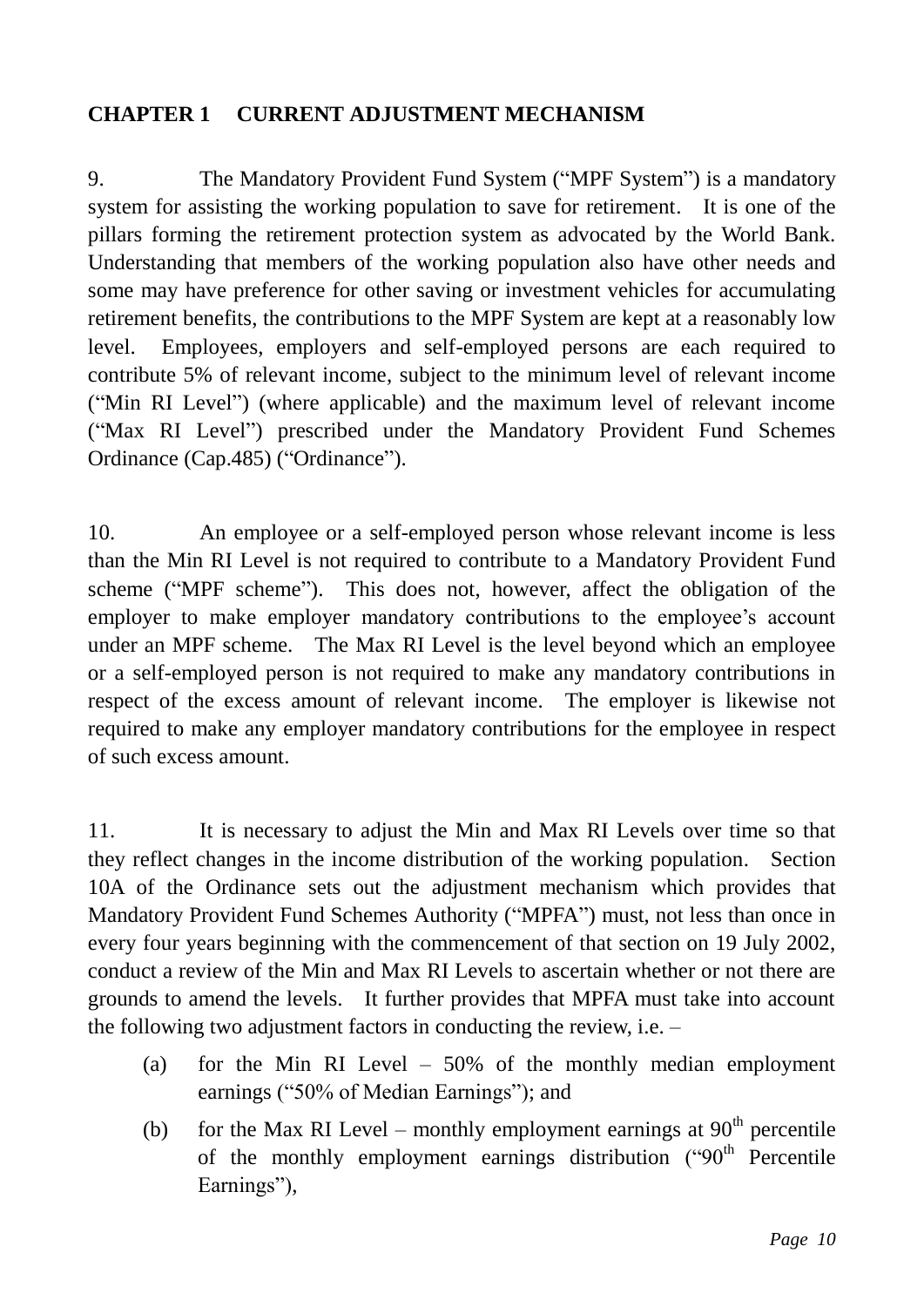both prevailing at the time of the review as compiled from the General Household Survey conducted by the Census and Statistics Department. The Ordinance does not prevent MPFA from taking other factors into account in conducting the review.

12. The monthly employment earnings distribution obtained through the General Household Survey which is used for compiling 50% of Median Earnings and 90<sup>th</sup> Percentile Earnings covers all employed persons aged 18 to 64.

# **History of Adjustments of Min and Max RI Levels**

13. The history of the adjustments made to the monthly Min and Max RI Levels is set out in the table below –

| <b>Effective Date</b> | <b>Min RI Level</b> | <b>Max RI Level</b> |
|-----------------------|---------------------|---------------------|
| 1 December 2000       | \$4,000             | \$20,000            |
| 1 February 2003       | \$5,000             | \$20,000            |
| 1 November 2011       | \$6,500             | \$20,000            |
| 1 June 2012           | \$6,500             | \$25,000            |
| 1 November 2013       | \$7,100             | \$25,000            |
| 1 June 2014           | \$7,100             | \$30,000            |

14. As a result of the recovery of the economy after the severe acute respiratory syndrome epidemic and the 2008 global financial crisis as well as the enactment of the Minimum Wage Ordinance (Cap. 608), more frequent adjustments to the Min and Max RI Levels have been made in recent years.

15. The initial Max RI Level of  $$20,000$  reflected  $90<sup>th</sup>$  Percentile Earnings in 1994. When the current adjustment mechanism was introduced in 2002, the prevailing  $90<sup>th</sup>$  Percentile Earnings had increased to \$30,000. In the light of the poor economic conditions at that time, however, no adjustment was made to the Max RI Level. For the reviews conducted in 2006 and 2010,  $90<sup>th</sup>$  Percentile Earnings still pointed to \$30,000. MPFA suggested that a staggered approach be adopted to gradually bring the Max RI Level to \$30,000 by two increases of \$5,000 at a time. The adjustments eventually became effective in 2012 and 2014 respectively.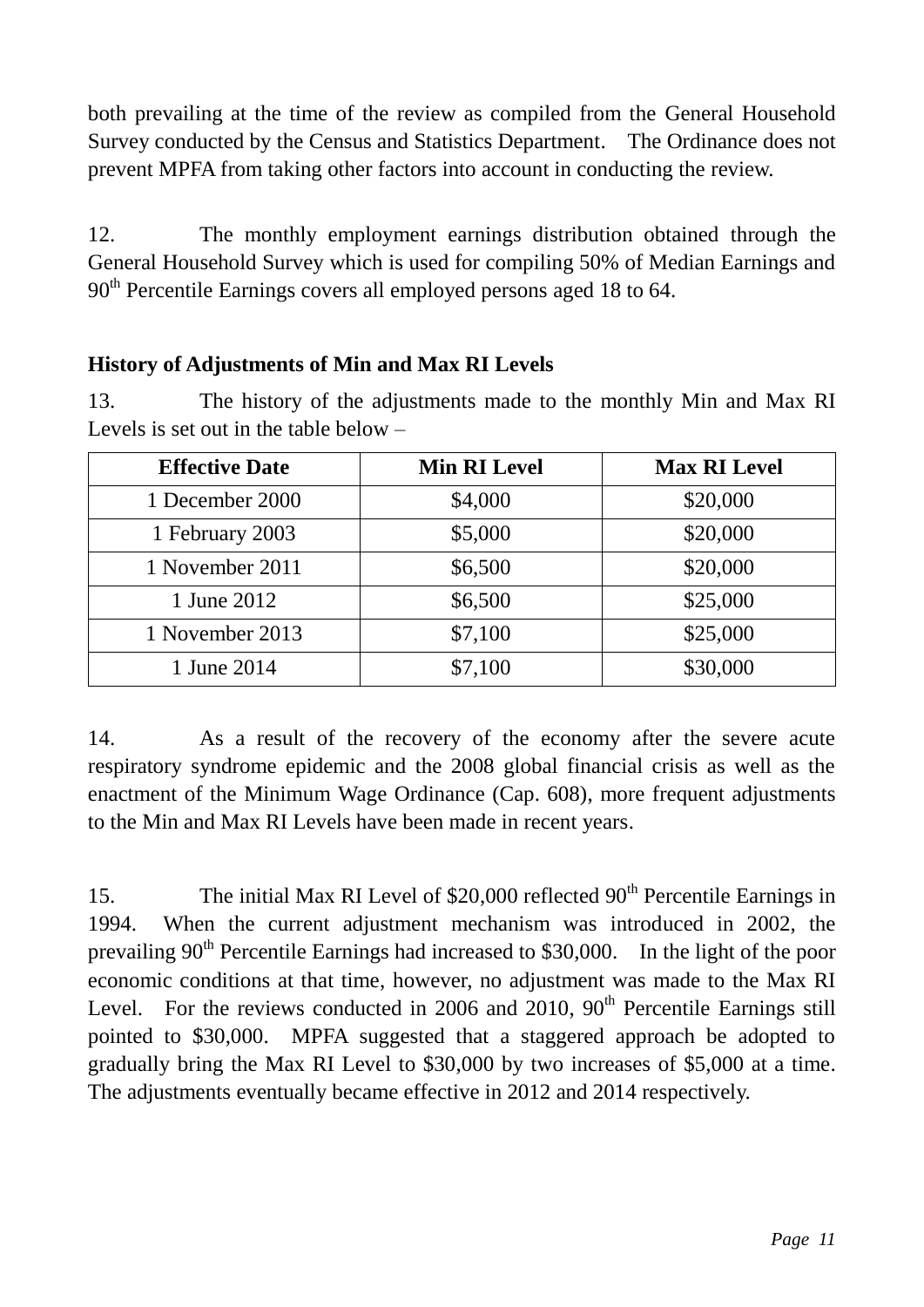## <span id="page-12-0"></span>**CHAPTER 2 REVIEW OF CURRENT ADJUSTMENT MECHANISM**

16. In reviewing the adjustment mechanism, the following inter-related key components have been considered –

- (a) extent of automation of adjustments (see paragraphs 17 to 18 below);
- (b) adjustment benchmarks (see paragraphs 19 to 27 below);
- (c) frequency of reviews and adjustments (see paragraphs 28 to 30 below);
- (d) limits on adjustment magnitude (see paragraphs 31 to 33 below); and
- (e) rounding mechanism (see paragraphs 34 to 36 below).

## **(a) Extent of Automation of Adjustments**

17. The current adjustment mechanism for the Min and Max RI Levels is a mechanism that lies between a fully-automatic mechanism<sup>2</sup> and a fully-discretionary mechanism<sup>3</sup> – the reference benchmarks and review frequency for MPFA to conduct a review are prescribed in the Ordinance, but the outcome of each adjustment exercise requires the community to come to a broad consensus and a formal legislative process. Factors not explicitly set out in the legislation are also taken into account during the process.

18. A mechanism such as the current one can provide flexibility. However, the outcome is highly uncertain which can increase administrative uncertainty and operating costs. The current mechanism may be most appropriate during an initial phase for building consensus for the benchmarks and review frequency. If consensus can be reached on the benchmarks and review frequency, switching to a fully-automatic mechanism may be considered as it will produce a highly predictable outcome and ensure that adjustments can be made promptly in line with economic developments to better achieve the objectives of the MPF System.

## **(b) Adjustment Benchmarks**

## *Min RI Level*

<u>.</u>

19. The current statutory adjustment factor for the Min RI Level is 50% of

 $2\degree$  The Min and Max RI Levels are adjusted strictly based on the key components as prescribed.

<sup>&</sup>lt;sup>3</sup> None of the key components is prescribed and adjustment is on a completely discretionary basis.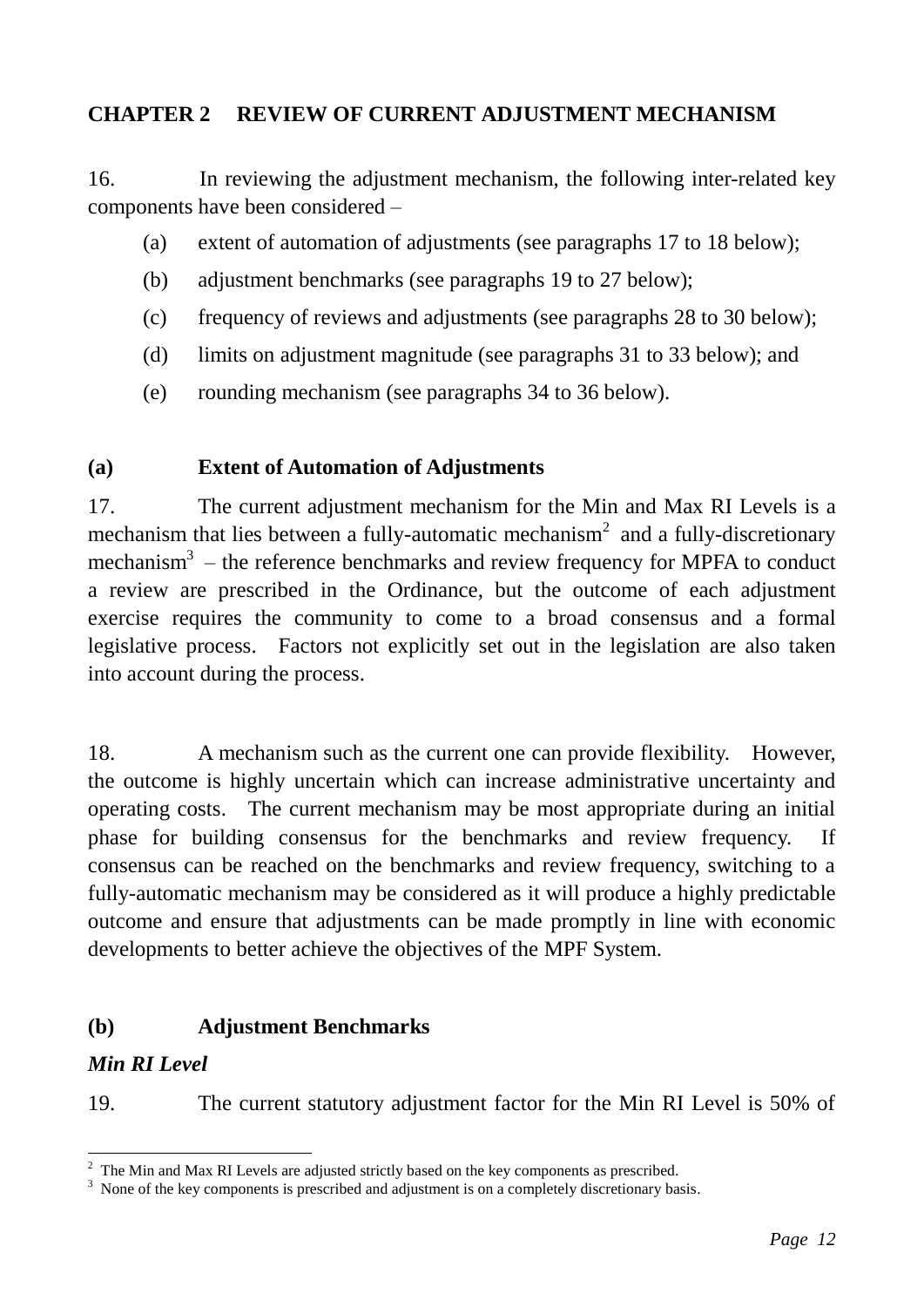Median Earnings which is compiled from the employment earnings distribution of all employed persons (including foreign domestic helpers ("FDHs")) aged 18 to 64. In considering the appropriate benchmark for the Min RI Level, MPFA has taken into account a number of other possible indicators, including, for example, a higher percentage of Median Earnings, the Consumer Price Index ("CPI"), the Statutory Minimum Wage ("SMW") rate, the monthly income limit for a one-person household for the Work Incentive Transport Subsidy Scheme ("Transport Subsidy Scheme") and the Poverty Line set by the Commission on Poverty.

20. The use of Median Earnings as a Min RI Level benchmark has the advantages of being easily understood, relatively objective and should, in the long run, reflect changes in economic conditions. Median Earnings reflect not only the effect of price changes but also the overall wage trend. In view that employees may be more concerned about their net take-home pay after the deduction of 5% mandatory contributions, a refinement may be considered to provide for an extra 5% in the calculation formula (i.e. using 55% of Median Earnings as the benchmark).

21. Since 2012, the Census and Statistics Department has published two sets of statistics on monthly median employment earnings of employed persons, the standard set including all employed persons and the refined set excluding FDHs. MPFA has considered which set of statistics will be more appropriate for purposes related to MPF contributions. As the monthly earnings, working patterns and entitlements to in-kind benefits of FDHs are quite different from those of local workers, t**he refined data set excluding FDHs may better reflect the earnings distribution of local workers who are covered by the MPF System.**

22. On CPI, experience shows that it tends to increase more slowly than earnings. If adopted as the benchmark for adjusting the Min RI Level, it may result in an increasing proportion of the low income earners being required to make contributions.

23. As regards SMW, its main objective is to maintain an appropriate balance between forestalling excessively low wages and minimizing the loss of low-paid jobs; and to sustain Hong Kong's economic growth and competitiveness. The setting of SMW draws reference to a basket of indicators which fall into different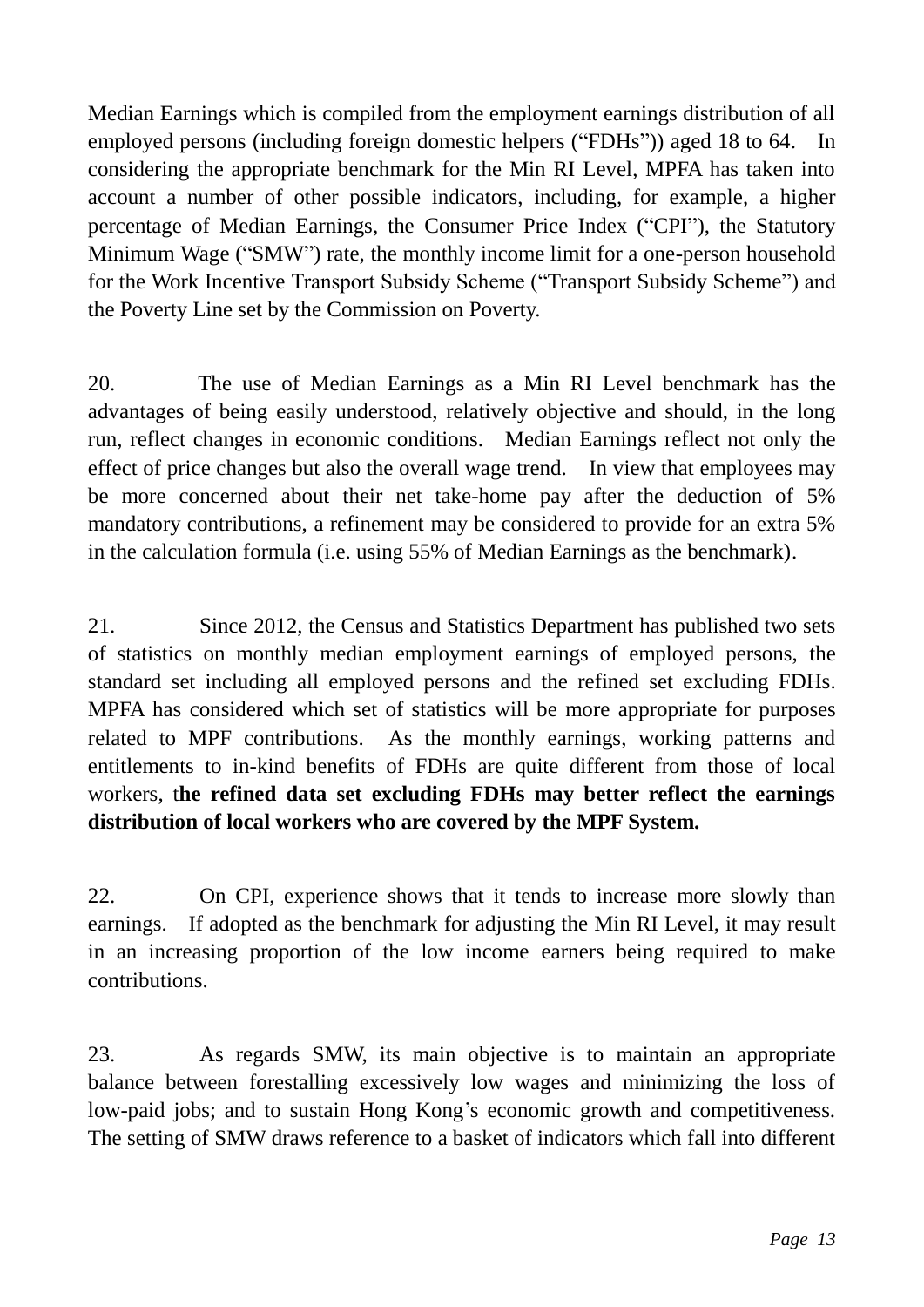categories<sup>4</sup>. While some of the indicators, such as average monthly employment earnings and CPI, can be considered as relevant in determining the Min RI Level, there are also less relevant indicators in the basket, such as those on the relative economic freedom and competitiveness of Hong Kong. In addition, the Minimum Wage Commission undertakes analysis and impact assessments based on wage distribution data and findings of other relevant surveys, and considers views from various sectors of the society in order to develop its recommended SMW rate. This recommendation is then considered by the Government before a proposal is deliberated by the Legislative Council. As such, the outcome is a negotiated one which may not necessarily reflect any particular criteria in an objectively ascertainable way.

24. The SMW rate directly affects the earnings of employees with low hourly wage. It would also likely affect indirectly the earnings of the remainder of the working population through its ripple effects on wage rates. Overall, the effects should be fully reflected in the earnings distribution of the working population and, as such, would be reflected in the Median Earnings in any event.

25. The Transport Subsidy Scheme aims to relieve the burden of travelling expenses commuting to and from work on low-income households with employed members and to promote sustained employment, which are quite different from the objective of setting the Min RI Level. Using the Transport Subsidy Scheme income limit for setting the Min RI Level has an additional drawback of the potential lack of permanence as the Scheme is an administrative arrangement not backed by legislation.

26. The Poverty Line was first set for Hong Kong in 2012 at 50% of the median monthly household income before tax and welfare transfers. The 2013 Poverty Line for one-person households was set at \$3,500, and at \$8,300, \$12,500, \$15,400, \$16,000 for two, three, four and five-person households, and \$17,100 for households with six or more people. While it is typical to use household income to measure poverty, extending its application to adjustment of the Min RI Level for MPF which is employment and individual-based is difficult and somewhat arbitrary. When compared with the current statutory adjustment factor for the Min RI Level of 50% of Median Earnings (i.e. an individual-based statistical data point), it seems

<sup>&</sup>lt;u>.</u> <sup>4</sup> There are four main categories of indicators for SMW setting purposes: (1) general economic conditions; (2) labour market conditions; (3) competitiveness; and (4) social inclusion.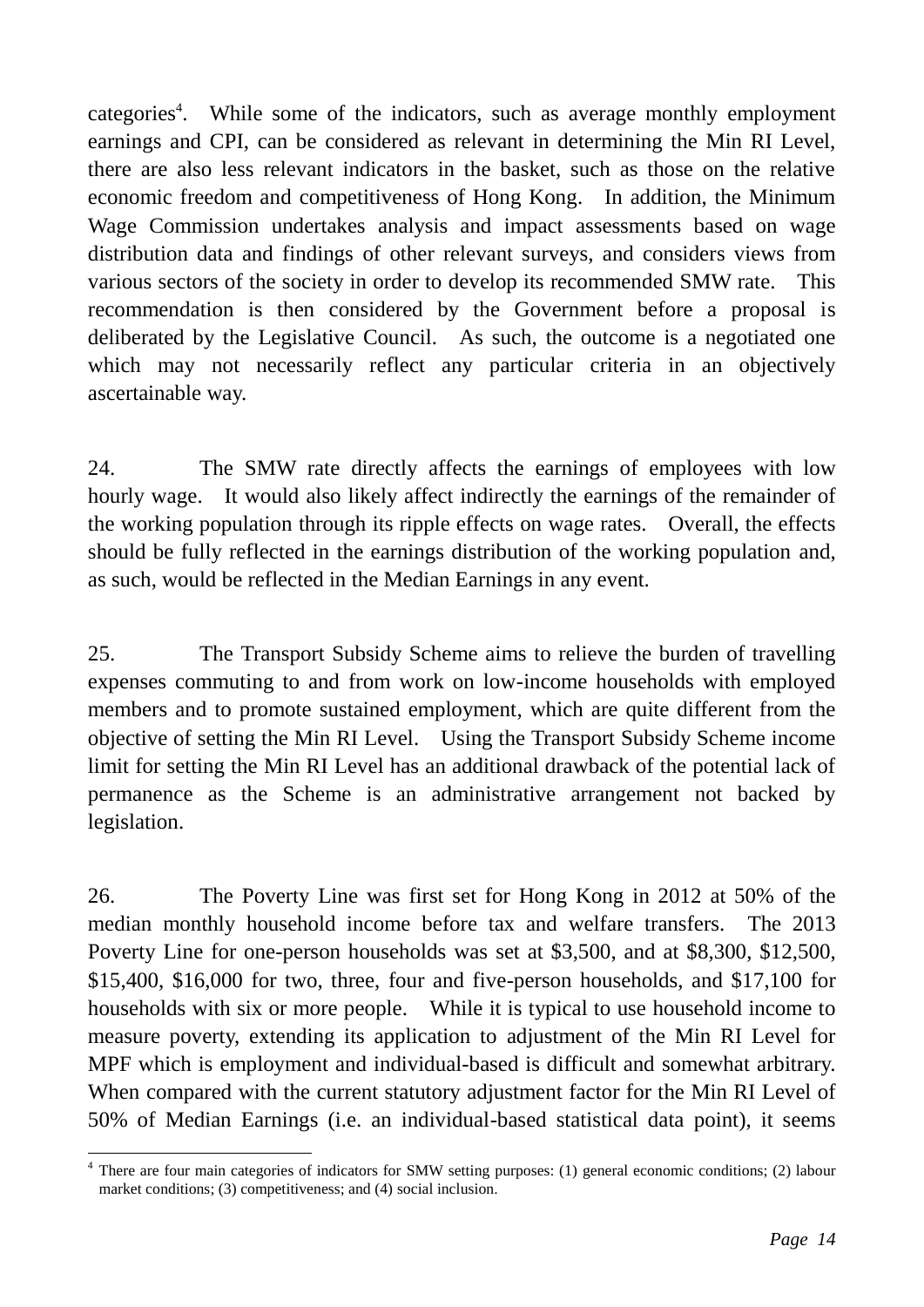difficult to justify why the Poverty Line of 50% of median monthly household income (i.e. a household-based statistical data point) (which will need to be converted to an individual-based benchmark based on arbitrary assumptions) could reflect better low income earners' affordability to make mandatory contributions.

# *Max RI Level*

27. On the Max RI Level, the current statutory adjustment factor is  $90<sup>th</sup>$ Percentile Earnings. It is easy to understand and aligns with the policy objective. Due to non-adjustment of the Max RI Level from implementation till 2012, there has been a quite significant difference between the Max RI Level and 90<sup>th</sup> Percentile Earnings benchmark. In 2012 and 2014, the Max RI Level was increased by \$5,000 each time to bring it closer to the benchmark.

# **(c) Frequency of Reviews and Adjustments**

28. The Ordinance requires MPFA to conduct a review of the Min and Max RI Levels at least once in every period of four years. The period was set taking into account, among others, that such timeframe can cater for the administrative and operational work required of service providers and employers, and without requiring them to adjust their computer systems at intervals that are too frequent.

29. Less frequent reviews and adjustments can reduce the work and costs, particularly for employers, self-employed persons and service providers involved in implementing the adjustments. However, less frequent adjustments may mean more significant adjustments to the Min and Max RI Levels following each review and less sensitivity to changing socio-economic conditions in between the adjustments.

30. More frequent reviews and adjustments, such as annually, will allow the Min and Max RI Levels to more closely track socio-economic conditions but create more administrative work and consequently increase the costs of the MPF System. The adjustment amounts will likely be smaller each time.

# **(d) Limits on Adjustment Magnitude**

31. Allowing the Min and Max RI Levels to be fully adjusted in accordance with the benchmarks will most closely track changes that the benchmarks reflect. However, to avoid adjustments to the Min and Max RI Levels being too substantial,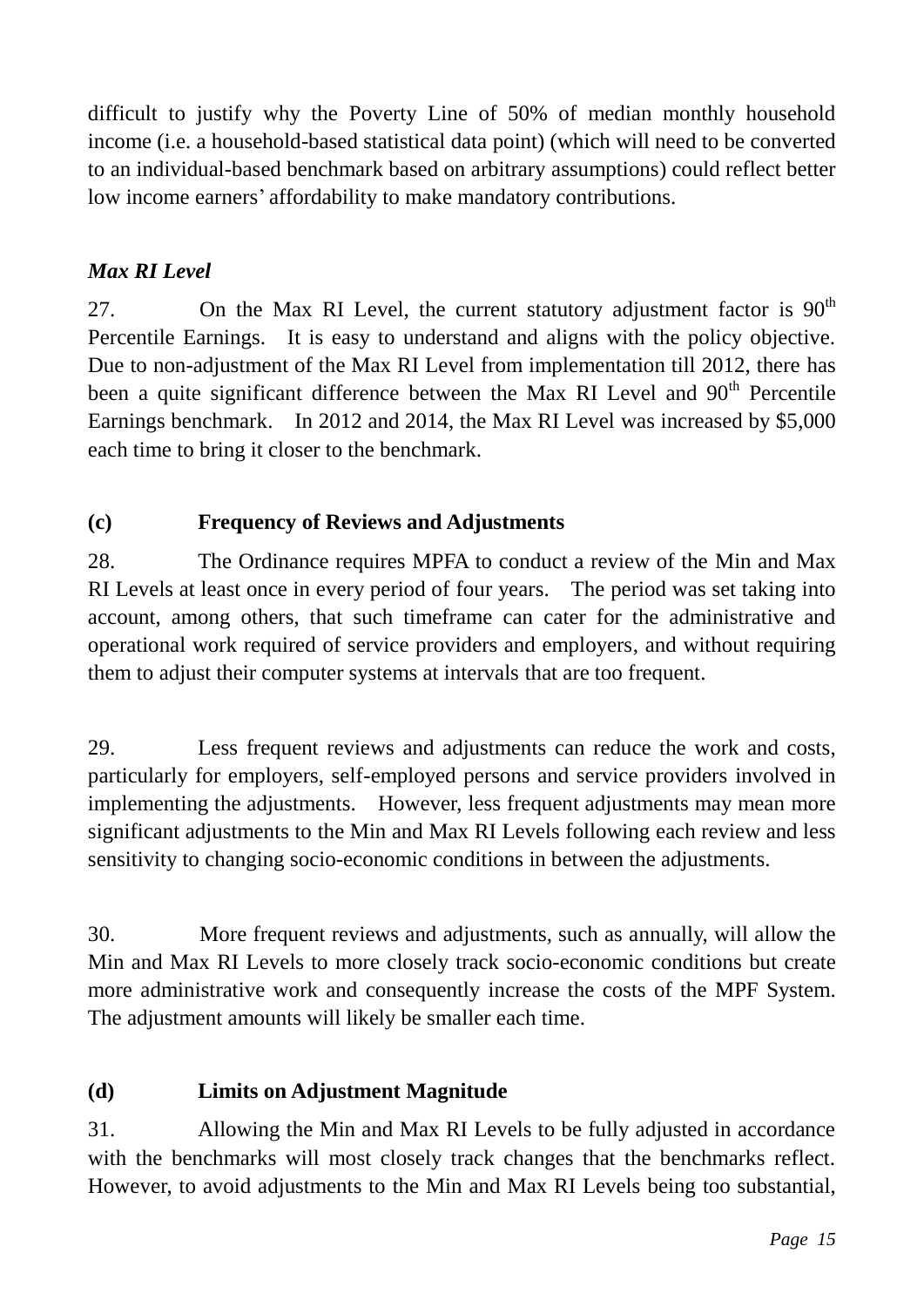and to remove the need to make relatively small adjustments, consideration can be given to imposing limits on the adjustment magnitude. For example, the phased adjustments of the Max RI Level in 2012 and 2014 were, in effect, equivalent to the imposition of a \$5,000 limit on the magnitude of increase for the Max RI Level.

32. In respect of the Min RI Level, a full increase in line with the benchmark will provide relief from contributions for those employees who may otherwise experience difficulties in meeting their immediate needs. Imposition of a limit on the magnitude of increase may therefore not be so appropriate. There also appears to be no strong justification for the imposition of any limit on the magnitude of decrease in the less likely scenario when the benchmark sees a fall in value.

33. In respect of the Max RI Level, if the benchmark has increased substantially, full adjustment in line with the benchmark implies that employers, employees and self-employed persons have to make substantially more contributions. By imposing a limit on the increase magnitude, the increase of the Max RI Level is in effect phased in more gradually. The drawback is that the accrued retirement savings will be smaller compared with those under the full adjustment approach. If the limit needs to be consistently applied, then the gap between the benchmark and the Max RI Level will not be closed, rendering the benchmark less effective. As regards a decrease in value of the benchmark, there appears to be no strong justification for the imposition of any limit on the magnitude of decrease of the Max RI Level.

# **(e) Rounding Mechanism**

34. Where the benchmark does not always produce figures that are easy to apply, a rounding mechanism may be adopted. Such figures can be rounded down, up or to the nearest unit. Rounding practices may also help mitigate the need for more frequent adjustments. The current statutory adjustment mechanism sets no rounding requirements.

35. On the Min RI Level, if the benchmark is viewed as the level below which mandating contributions will make it difficult for scheme members to meet immediate needs, then only rounding upwards will be appropriate. Given the current Min RI Level is at \$7,100, rounding upwards to the next \$100, \$250 or \$500 may be reasonable options. The choice of the unit for rounding represents a balance between accruing more benefits and the work and costs involved in making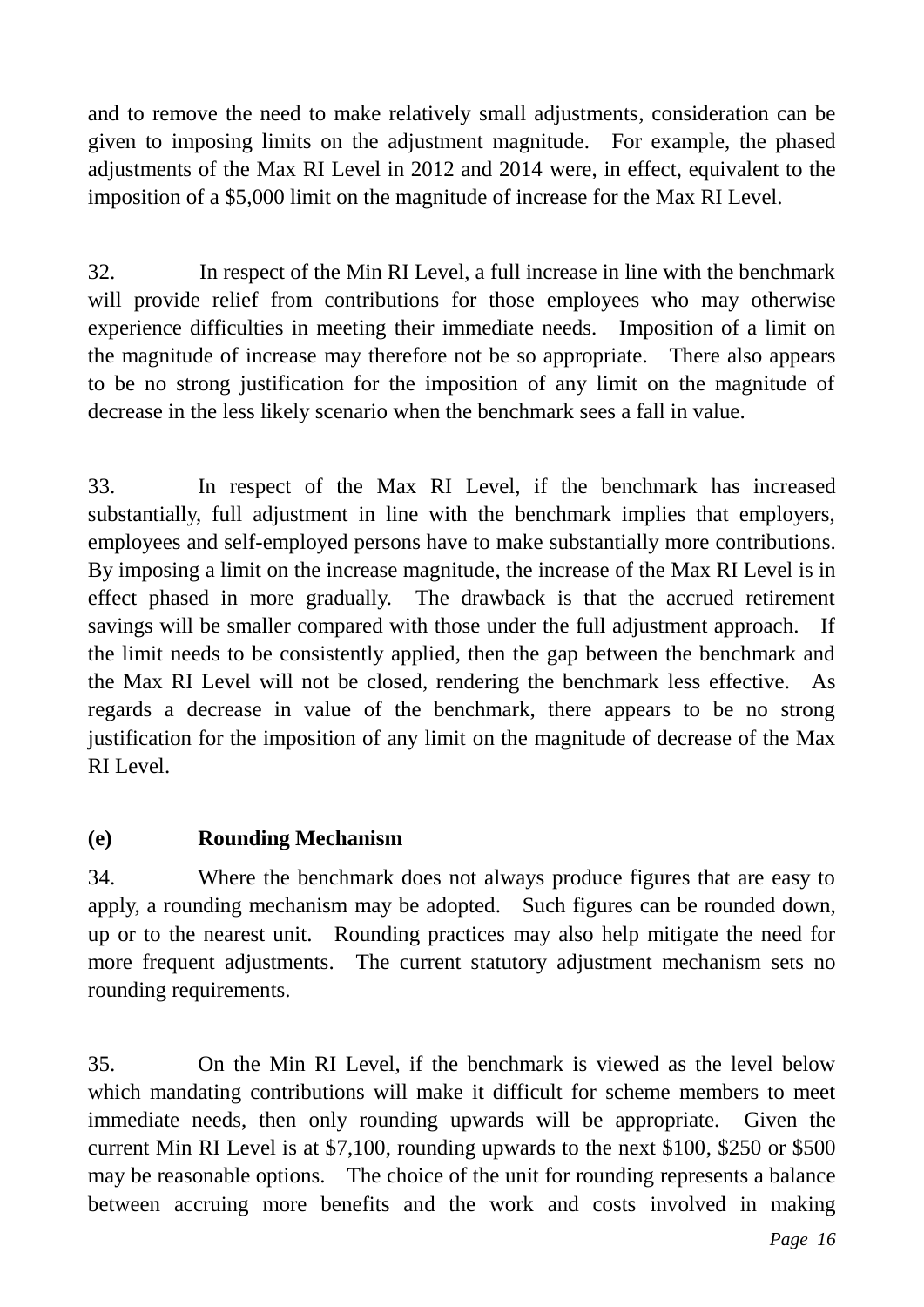adjustments. If the unit for rounding is a small amount, then it is more likely that each review will result in an adjustment, thus causing more work and costs. This approach will exempt low income earners from contributions more gradually, meaning that system-wide, more benefits will be accrued for retirement. On the other hand, if the unit for rounding is a larger amount, not every review may result in an adjustment, thereby saving adjustment work and costs. However, in this case, for each adjustment, a larger number of scheme members will be affected.

36. On the Max RI Level, all three rounding approaches are possible options. Rounding up will produce a higher amount of accrued benefits; rounding down may be more easily accepted by employers, employees and self-employed persons; and rounding to the nearest unit may be perceived as a fairer and more neutral approach. As the current Max RI Level is at \$30,000, potential units for rounding may be \$1,000 and \$2,500.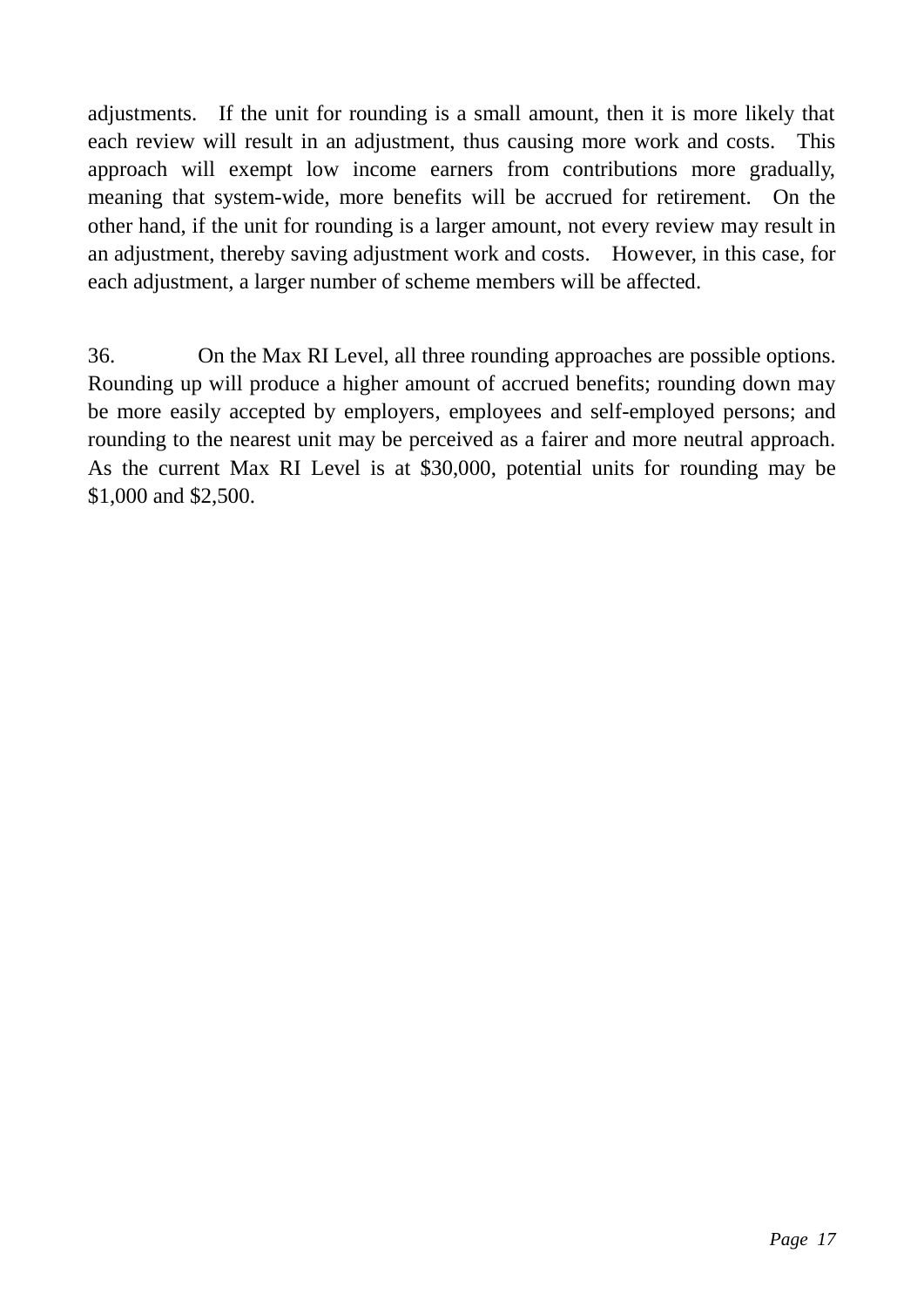# <span id="page-18-0"></span>**CHAPTER 3 PROPOSED MECHANISM FOR CONSULTATION**

37. Having considered various factors, including the experience of operation of the current adjustment mechanism, MPFA has drawn up a proposed mechanism for consultation.

38. **The key features of the proposed mechanism are –**

- **(a) the Min RI Level and the Max RI Level would be determined at the same time every two years based on the benchmark factors set out in (b) and (c) below;**
- **(b) the benchmark factor for determining the monthly Min RI Level would be 55% of the monthly median employment earnings of all employed persons (excluding FDHs) aged 18 to 64 rounded up to the next \$100; and**
- **(c) the benchmark factor for determining the monthly Max RI Level would be 90th percentile earnings of the monthly employment earnings distribution of all employed persons (excluding FDHs) aged 18 to 64 rounded to the nearest \$2,500, subject to the magnitude of each increase not exceeding \$5,000.**

Each key component of the proposed mechanism is further discussed below.

## **(a) Full Automation**

39. The proposed mechanism is a fully-automatic one under which the Min and Max RI Levels would be determined at the same time in accordance with the proposed adjustment benchmarks and other key components to be prescribed in the Ordinance. Accordingly, relatively prompt adjustment and implementation of the two levels to more closely reflect economic conditions should be feasible. Stakeholders, such as trustees and employers, will also be able to plan for adjustments with more certainty than is possible under the existing mechanism.

## **(b) Adjustment Benchmark**

40. There would only be two simple and objective adjustment benchmarks –

(a) for the Min RI Level – 55% of the monthly median employment earnings of all employed persons (excluding FDHs) aged 18 to 64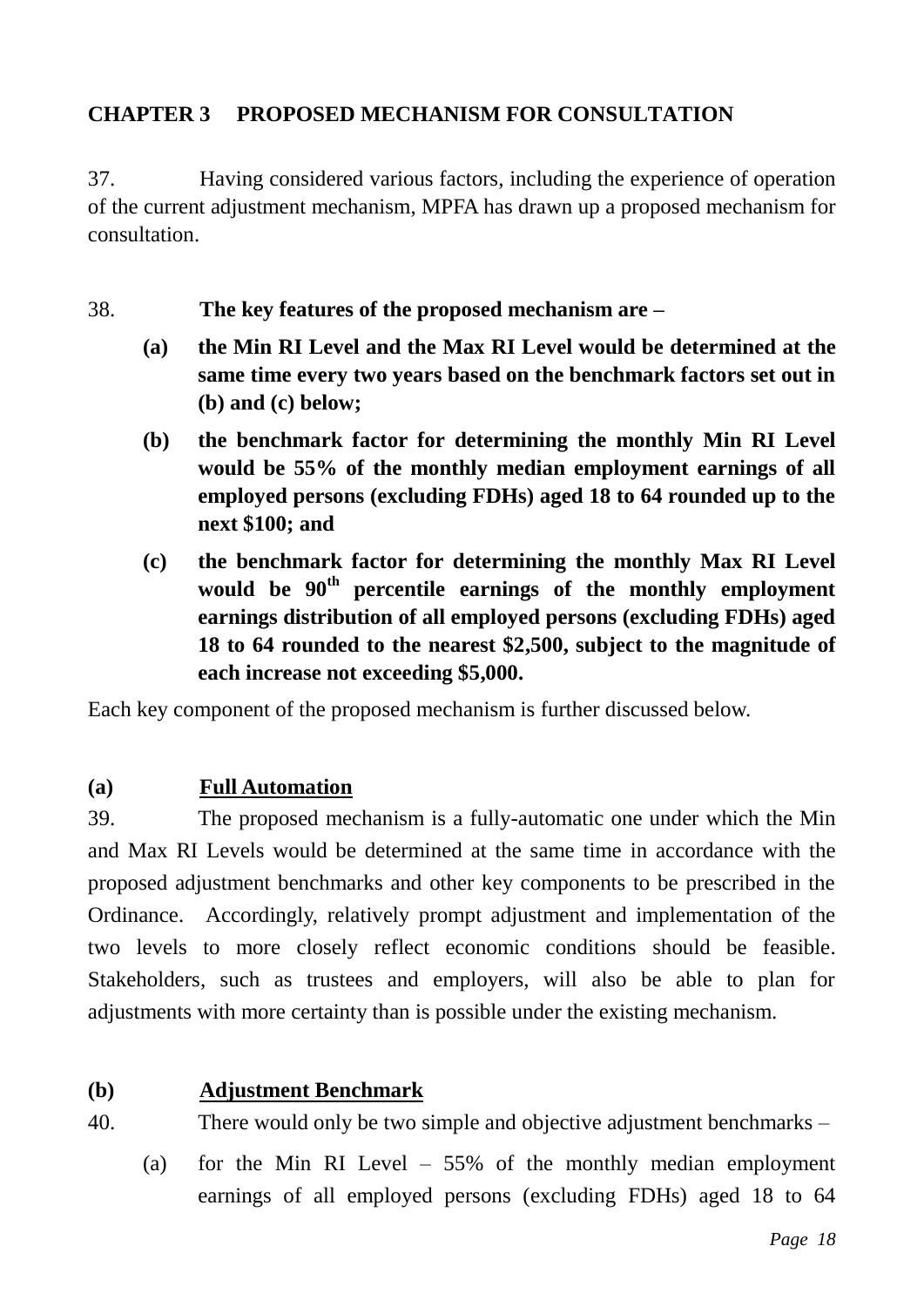compiled from the General Household Survey conducted by the Census and Statistics Department; and

(b) for the Max RI Level –  $90<sup>th</sup>$  percentile earnings of the monthly employment earnings distribution of all employed persons (excluding FDHs) aged 18 to 64 compiled from the General Household Survey conducted by the Census and Statistics Department.

41. The above proposed adjustment benchmarks are refinements of the current statutory adjustment factors of 50% of Median Earnings for the Min RI Level and  $90<sup>th</sup>$  Percentile Earnings for the Max RI Level, and hence should be relatively easy to understand. Moreover, having considered the fundamental principles of the MPF System, it is considered that the existing employment earnings distribution (and accordingly the existing adjustment benchmarks)<sup>5</sup> can be refined by **excluding** the earnings data of FDHs for setting the Min and Max RI Levels.

42. In Hong Kong, a prospective employer intending to recruit an FDH must enter into an employment contract as specified by the Director of Immigration and must pay salary of no less than the Minimum Allowable Wage $<sup>6</sup>$  announced by the</sup> Government and prevailing at the date of signing the employment contract for employing the FDH. This way of setting the monthly earnings at a standard level at the Minimum Allowable Wage differentiates FDHs from the local working population whose earnings is usually set by agreement, subject to the requirements in the labour legislation in Hong Kong. Moreover, there are significant differences between FDHs and the local working population in other aspects such as working patterns and entitlements to in-kind benefits (e.g. free accommodation). There are over 300 000 FDHs working in Hong Kong and they are exempted from the MPF System. As such, including the earnings of FDHs in the employment earnings distribution may unintentionally distort the distribution of earnings for setting the appropriate Min and Max RI Levels for contribution purposes. The proposed

<sup>1</sup> <sup>5</sup> The existing benchmarks for the Min and Max RI Levels are compiled from the employment earnings distribution which covers all employed persons (i.e. including FDHs) aged 18 to 64 (see paragraph 5 above).

 $6\text{ The current Minimum}$  Allowable Wage is \$4,110 per month.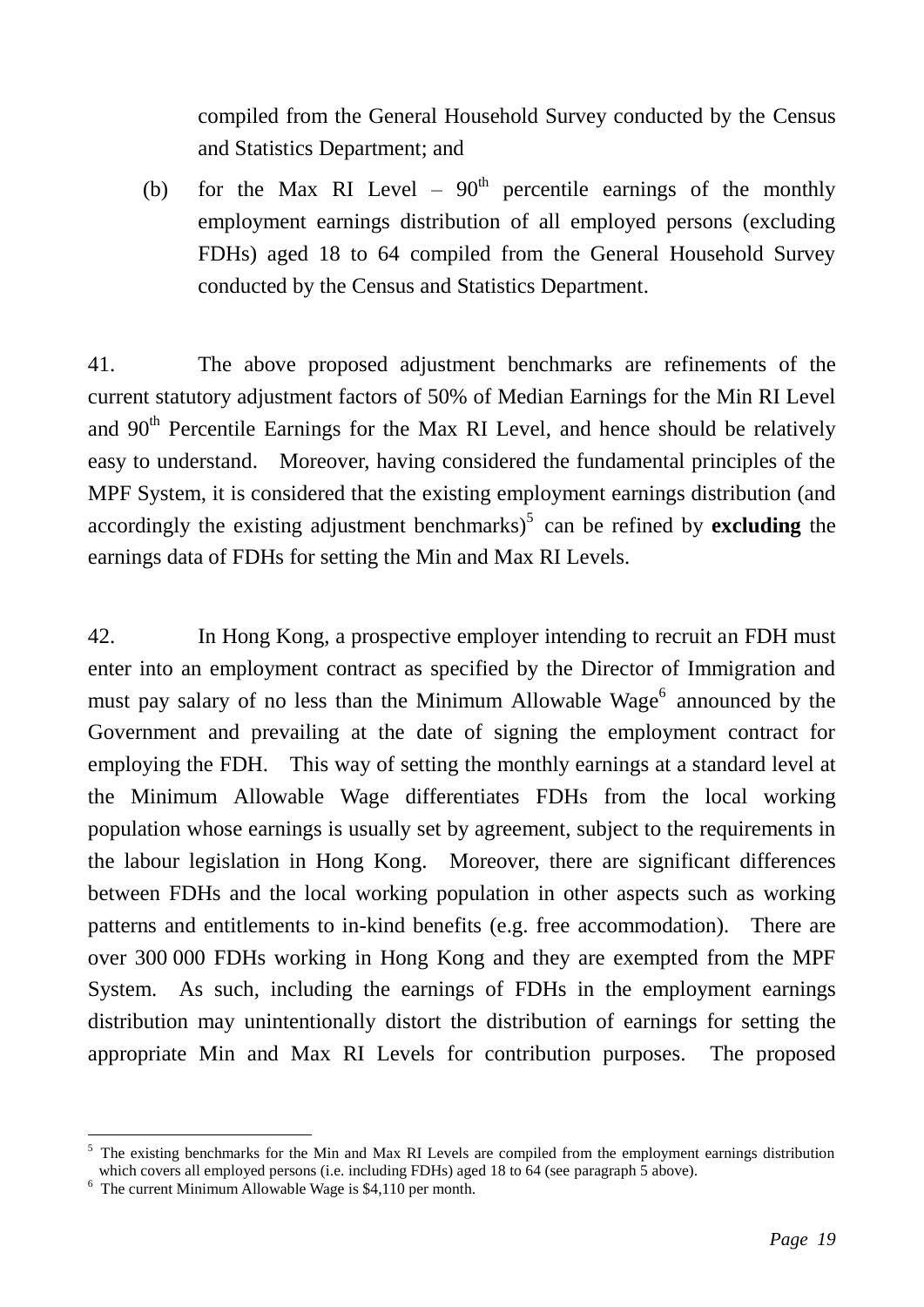mechanism therefore adopts benchmarks using the refined employment earnings distribution that covers all employed persons aged 18 to 64, but excluding FDHs.

43. The proposed Min RI Level adjustment benchmark of 55% of Median Earnings is also relatively objective. The median earnings distribution (excluding FDHs) reflects not only the effect of price changes but also the overall wage trend of the local working population. Compared with the existing benchmark of 50% of Median Earnings, the "5% gross up" factor ensures that, after having paid their own 5% mandatory contributions, these workers would still have take-home pay equal to at least 50% of Median Earnings.

44. On the Max RI Level, the proposed adjustment benchmark is similar to the current statutory adjustment factor of  $90<sup>th</sup>$  Percentile Earnings. The adoption of the proposed benchmark of  $90<sup>th</sup>$  Percentile Earnings based on the employment earnings distribution but excluding the earnings data of FDHs would be consistent with the intended scope of coverage of the MPF System.

# **(c) Frequency of Reviews and Adjustments**

45. An automatic adjustment mechanism makes more frequent reviews and adjustments of the Min and Max RI Levels feasible. Hence, the proposed mechanism is that the review and adjustment frequency for the two levels be set at once every two years. Too frequent reviews and adjustments of the two levels (e.g. once a year) would likely add work and costs to the MPF System and its stakeholders.

## **(d) Limits on Adjustment Magnitude**

46. If there is a downward movement of 55% of Median Earnings, under the proposed mechanism, the Min RI Level will be adjusted downwards accordingly. There is no strong justification for forbidding or limiting downward adjustments.

47. If there is an upward movement of 55% of Median Earnings, under the proposed mechanism, the Min RI Level will be adjusted upwards accordingly. Full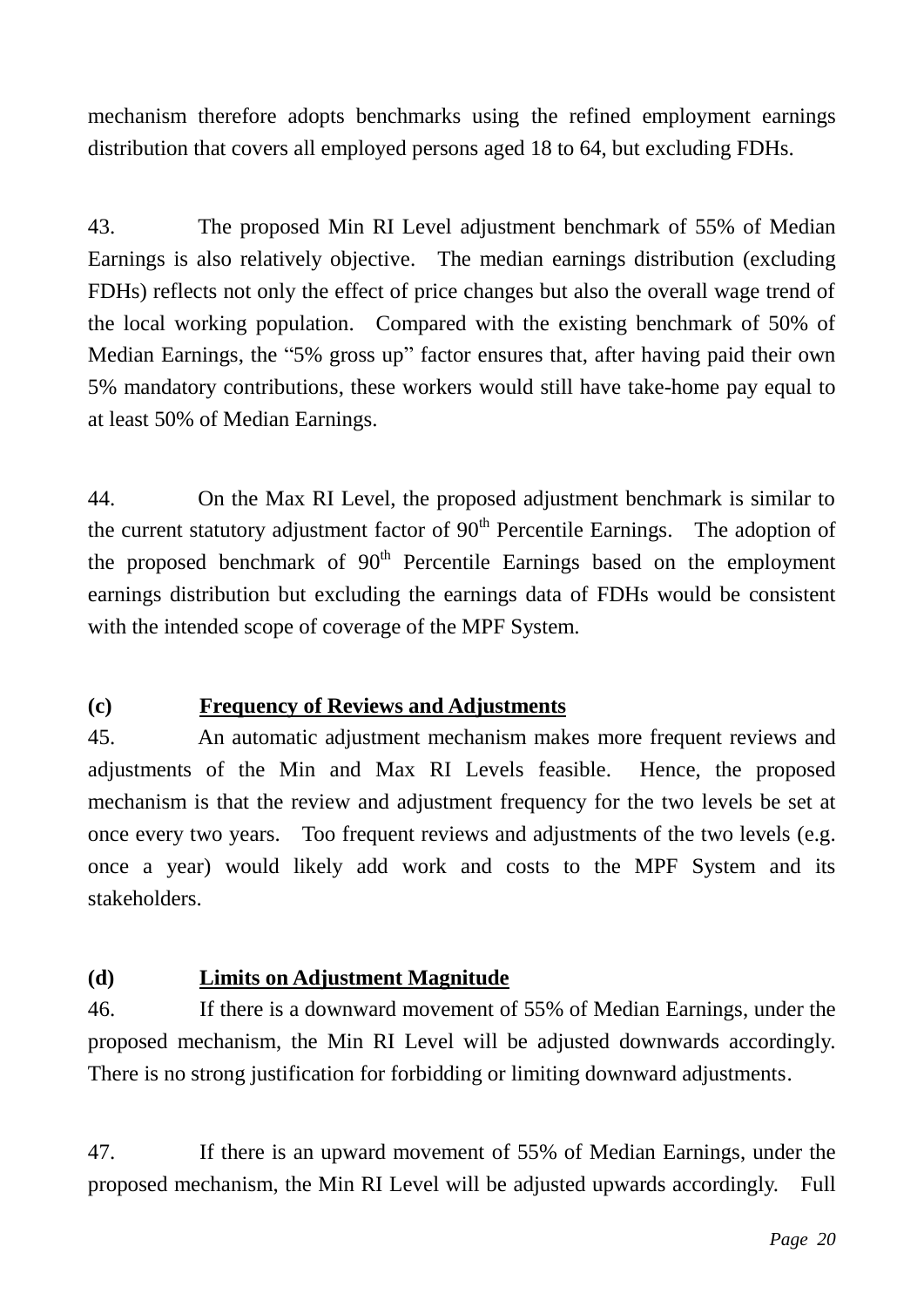adjustment upwards will provide relief from making contributions for those employees and self-employed persons who may otherwise experience difficulties in meeting their immediate needs.

48. If there is a downward movement of  $90<sup>th</sup>$  Percentile Earnings, under the proposed mechanism, the Max RI Level will be adjusted downwards accordingly. There is no strong justification for forbidding or limiting downward adjustments. This means that if the benchmark decreases, employers, employees and self-employed persons would pay less contributions. Those individuals who like to maintain the same level of contributions as before could make voluntary contributions or use other vehicles to invest the difference to better provide for their retirement.

49. If there is an upward movement of  $90<sup>th</sup>$  Percentile Earnings, employers, employees and self-employed persons will have to pay more contributions. There will be financial impact on these parties, and a very substantial increase may need to be phased-in. From past experience, \$5,000 may be a realistic limit on the magnitude of an increase, beyond which a one-off increase may impose too heavy an impact. The proposed mechanism therefore includes a limit of \$5,000 on the magnitude of an increase in the Max RI Level in order to strike a balance between helping the working population accumulate more retirement benefits whilst not seriously aggravating the financial burden of the business sector and the working population at a single point in time.

# **(e) Rounding Mechanism**

50. As explained in paragraph 35 above, only rounding upwards will be appropriate for the Min RI Level, and the remaining component to be considered is the rounding unit. If there is only a small change in the benchmark, the work and costs associated with effecting a small corresponding adjustment to the Min RI Level may outweigh any benefit resulting from the adjustment. On the other hand, smaller adjustments can track changes in the benchmark more closely. In the past (see paragraph 13 above), rounding up to the next \$100 multiple has been adopted and it is proposed to maintain this practice.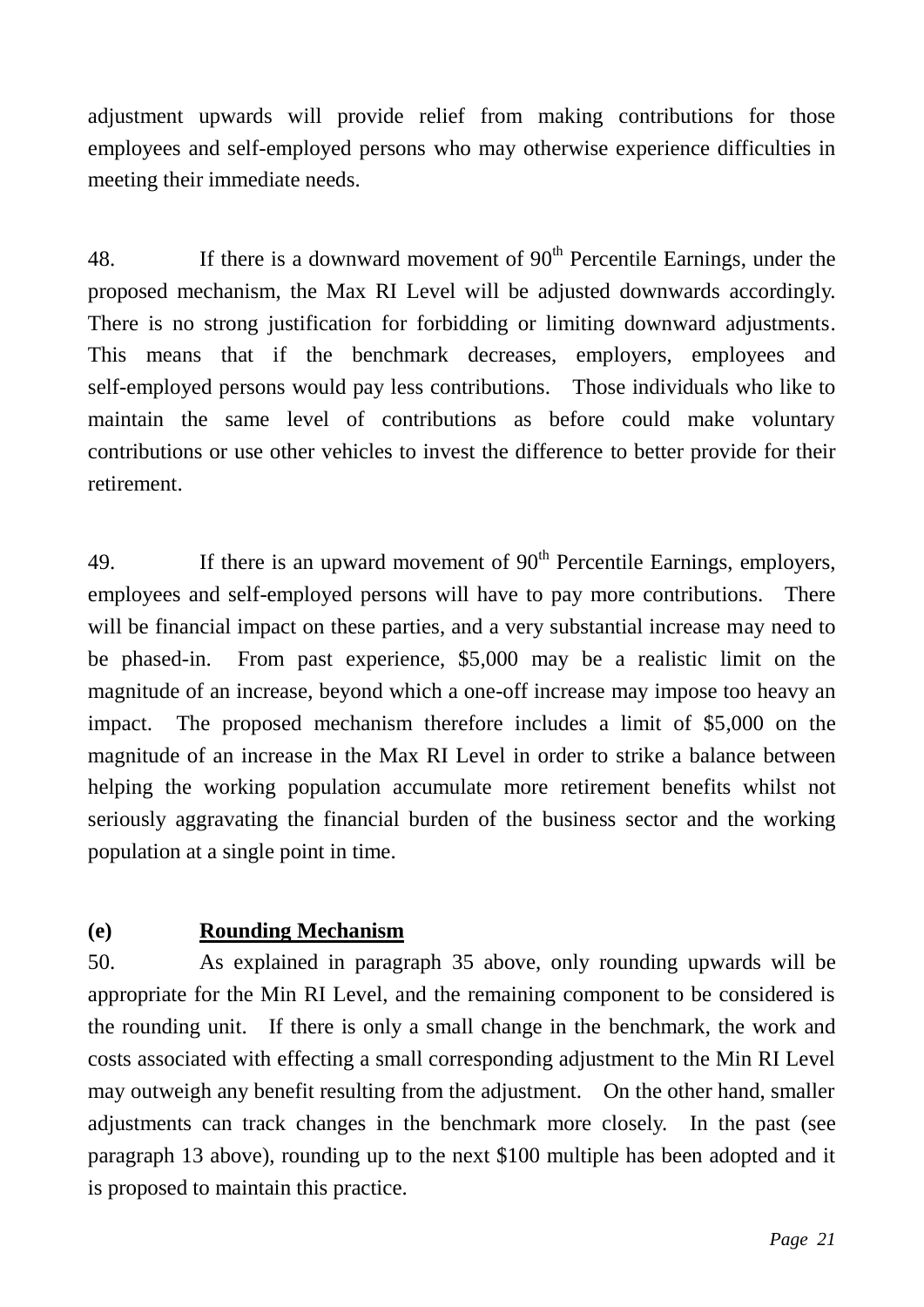51. On the rounding mechanism for the Max RI Level, rounding to the nearest rounding unit will be a fair mechanism to employers, employees and self-employed persons. As the current Max RI Level stands at \$30,000, the proposed mechanism suggests adopting a rounding unit of \$2,500.

# **Implications of Implementation of the Proposed Mechanism**

52. Based on the statistics from the General Household Survey conducted by the Census and Statistics Department (for the third quarter of 2014), the Median Earnings and 90<sup>th</sup> Percentile Earnings of the monthly employment earnings distribution of all employed persons (excluding FDHs) aged 18 to 64 are at \$15,000 and \$40,000 respectively. In other words, if the proposed mechanism is implemented today, the Min RI Level will be adjusted to \$8,300 (55% of \$15,000 rounded up to the next \$100) while the Max RI Level will be adjusted to \$35,000 (the current Max RI Level of \$30,000 increased by \$5,000, being the limit on the magnitude of each increase).

53. If the Min RI Level is increased from the current level of \$7,100 to \$8,300, employees and self-employed persons earning \$7,100 or above but below \$8,300 will be exempted from making mandatory contributions. The estimated impact of the increase is set out in the table below –

| Employees ("EE") / Self-employed Persons ("SEP") monthly earnings       | $$7,100 - $8,300$   |
|-------------------------------------------------------------------------|---------------------|
| Number of relevant EEs and SEPs affected<br>(a)                         |                     |
| No. of relevant EEs affected (% of total no. of relevant EEs covered by | 125 400             |
| MPF schemes (i.e. 2 543 500))                                           | $(4.9\%)$           |
| No. of SEPs affected (% of total no. of SEPs covered by MPF schemes     | 11 100              |
| (i.e. 287 800)                                                          | $(3.9\%)$           |
| Total monthly mandatory contributions<br>(b)                            |                     |
| Decrease in total monthly EE contributions                              | $($48.93$ million)  |
| Decrease in total monthly SEP contributions                             | $($4.38$ million)   |
| Total decrease in monthly contributions                                 | $(\$53.31$ million) |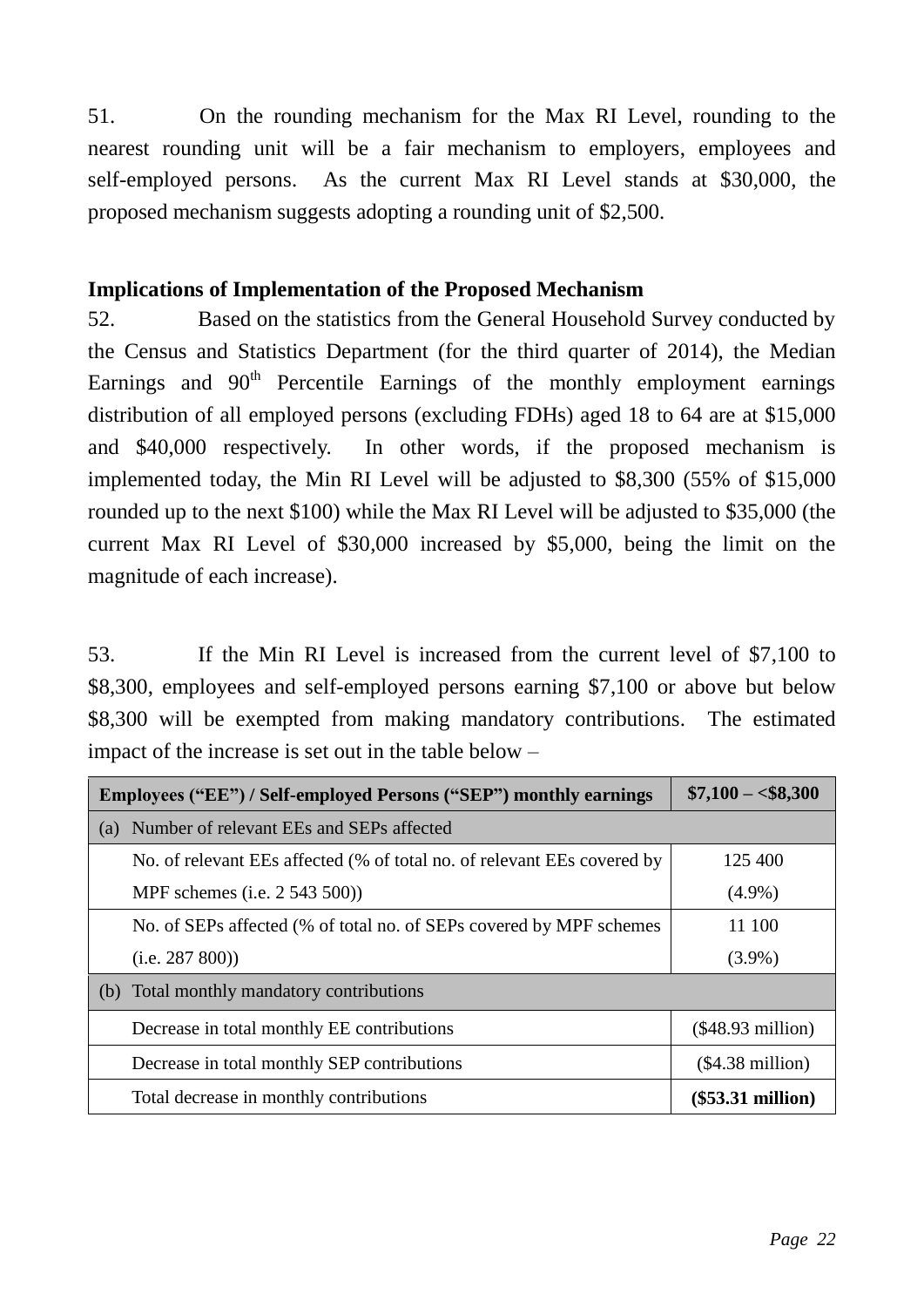| Employees ("EE") / Self-employed Persons ("SEP") monthly earnings | $$7,100 - $8,300$ |
|-------------------------------------------------------------------|-------------------|
| (c) Accrued benefits upon retirement per member <sup>7</sup>      |                   |
| Decrease in accrued benefits upon retirement per EE member        | $(\$271,600)$     |
| Decrease in accrued benefits upon retirement per SEP member       | $(\$275,300)$     |

54. If the Max RI Level is increased from the current level of \$30,000 to \$35,000, employees and their employers, as well as self-employed persons earning more than \$30,000 will have to make extra mandatory contributions of not more than \$250. The estimated impact of the increase is set out in the table below –

| <b>EE/SEP</b> monthly earnings                                                                              | $$30,001-$<br>\$35,000 | > \$35,000            | > \$30,000            |
|-------------------------------------------------------------------------------------------------------------|------------------------|-----------------------|-----------------------|
| No. of relevant EEs and SEPs affected<br>(a)                                                                |                        |                       |                       |
| No. of relevant EEs affected (% of total<br>no. of relevant EEs covered by MPF<br>schemes (i.e. 2 543 500)) | 73 700<br>$(2.9\%)$    | 268 300<br>$(10.5\%)$ | 342 000<br>$(13.4\%)$ |
| No. of SEPs affected (% of total no. of<br>SEPs covered by MPF schemes<br>(i.e. 287 800)                    | 8 200<br>$(2.8\%)$     | 43 000<br>$(14.9\%)$  | 51 200<br>$(17.8\%)$  |
| Total monthly mandatory contributions<br>(b)                                                                |                        |                       |                       |
| Increase in total monthly employer<br>("ER") contributions                                                  | \$13.39 million        | \$67.06 million       | \$80.45 million       |
| Increase in total monthly EE<br>contributions                                                               | \$13.39 million        | \$67.06 million       | \$80.45 million       |
| Increase in total monthly SEP<br>contributions                                                              | \$1.52 million         | \$10.75 million       | $$12.27$ million      |
| Total increase in monthly contributions                                                                     | \$28.30 million        | \$144.87 million      | \$173.17 million      |
| Accrued benefits upon retirement per member <sup>8</sup><br>(c)                                             |                        |                       |                       |
| Increase in accrued benefits upon<br>retirement per EE member                                               |                        |                       |                       |
| ER contributions                                                                                            | \$126,500              | \$174,100             | \$163,800             |
| EE contributions                                                                                            | \$126,500              | \$174,100             | \$163,800             |
| Total                                                                                                       | \$253,000              | \$348,200             | \$327,600             |
|                                                                                                             |                        |                       |                       |

 $7$  The estimations are based on the assumption that the member is at the age of 35 and makes mandatory contributions for 30 years and the investment return is at 4.0% per annum (i.e. the same rate as the annualized internal rate of return of the MPF System for the period from 1 December 2000 to 30 September 2014).

<sup>&</sup>lt;sup>8</sup> The estimations are based on the assumption that the member is at the age of 35 and makes mandatory contributions for 30 years and the investment return is at 4.0% per annum (i.e. the same rate as the annualized internal rate of return of the MPF System for the period from 1 December 2000 to 30 September 2014).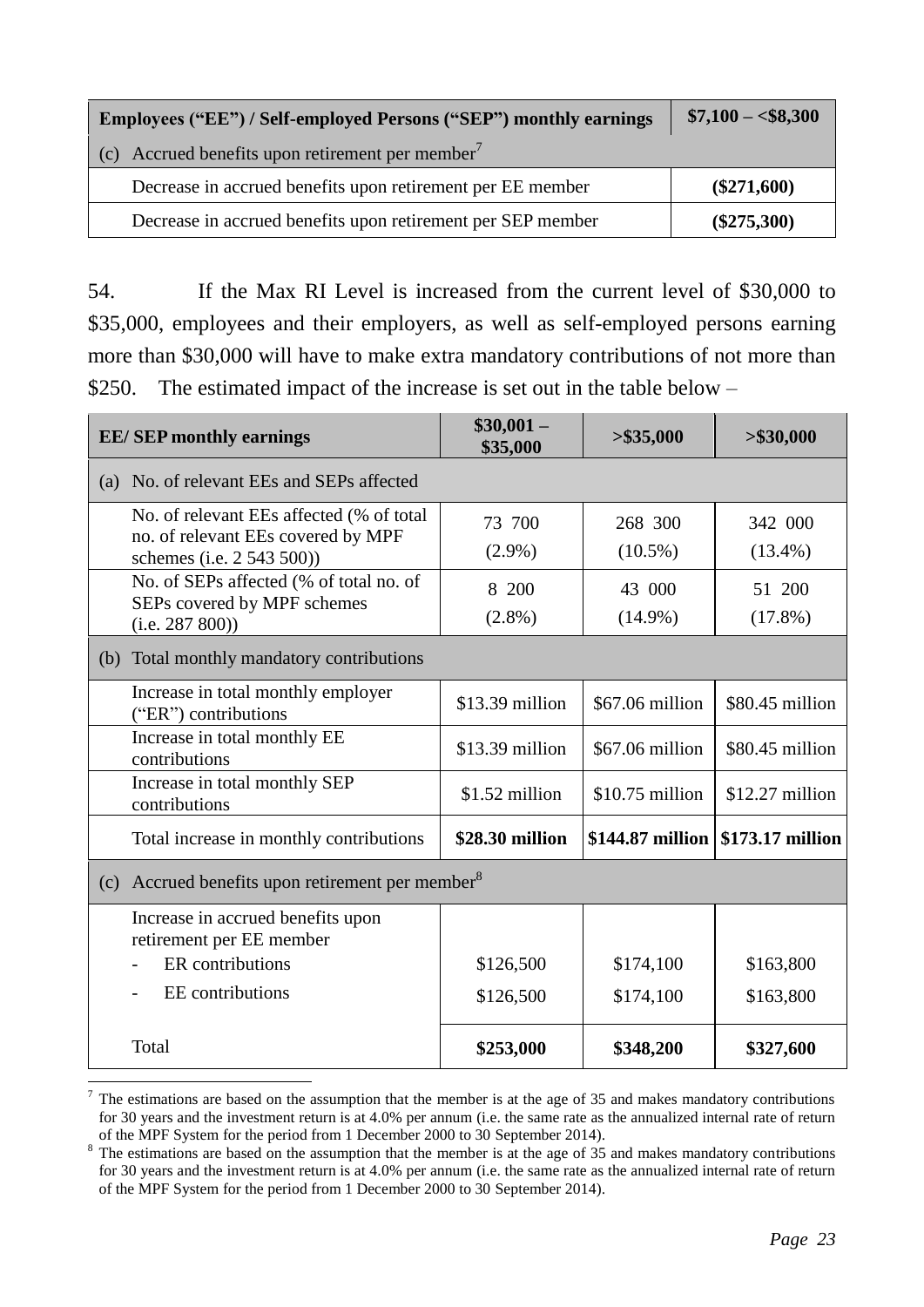| <b>EE/SEP</b> monthly earnings                                 | $$30,001-$<br>\$35,000 | > \$35,000 | > \$30,000 |
|----------------------------------------------------------------|------------------------|------------|------------|
| Increase in accrued benefits upon<br>retirement per SEP member | \$128,800              | \$174,100  | \$166,800  |

# *Consultation Questions*

- *1. Do you support replacing the current discretionary adjustment mechanism with the proposed automatic mechanism for adjusting the Min RI Level and the Max RI Level?*
- *2. If you support only some of the features (extent of automation, adjustment benchmarks, review and adjustment frequency, limits on adjustment magnitude and rounding mechanism) of the proposed mechanism, please explain your views in respect of those features that you do not support and suggest how and / or what modifications should be made.*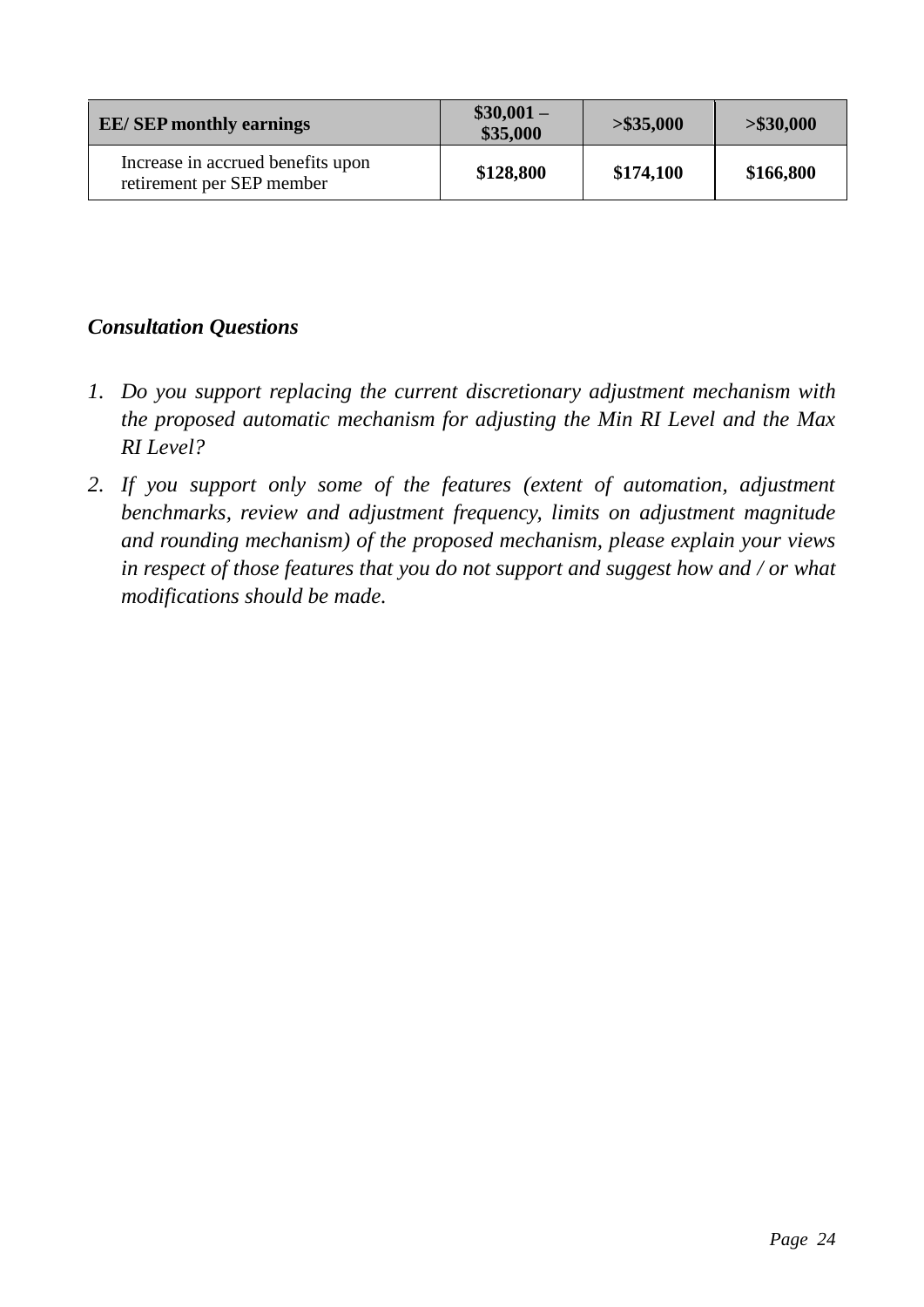# <span id="page-25-0"></span>**RESPONSE TO CONSULTATION QUESTIONS**

- 1. Do you support replacing the current discretionary adjustment mechanism with the proposed automatic mechanism for adjusting the minimum level of relevant income ("Min RI Level") and the maximum level of relevant income ("Max RI Level")?
	- □ Yes
	- $\Box$  No

Please explain your views:



## Min RI Level

Please indicate which key features you support.

- (a) Automatic adjustment  $\Box$  Support  $\Box$  Not support
- (b) Adjustment benchmark (55% of the monthly median employment earnings (Foreign Domestic Helpers ("FDHs") excluded))
- $\Box$  Support  $\Box$  Not support (c) 2-year review and adjustment frequency  $\Box$  Support  $\Box$  Not support
- (d) No limit on adjustment magnitude  $\Box$  Support  $\Box$  Not support
- (e) Round up to next \$100 □ Support □ Not support

In respect of those features that you do not support, please explain your views and suggest how and / or what modifications should be made: